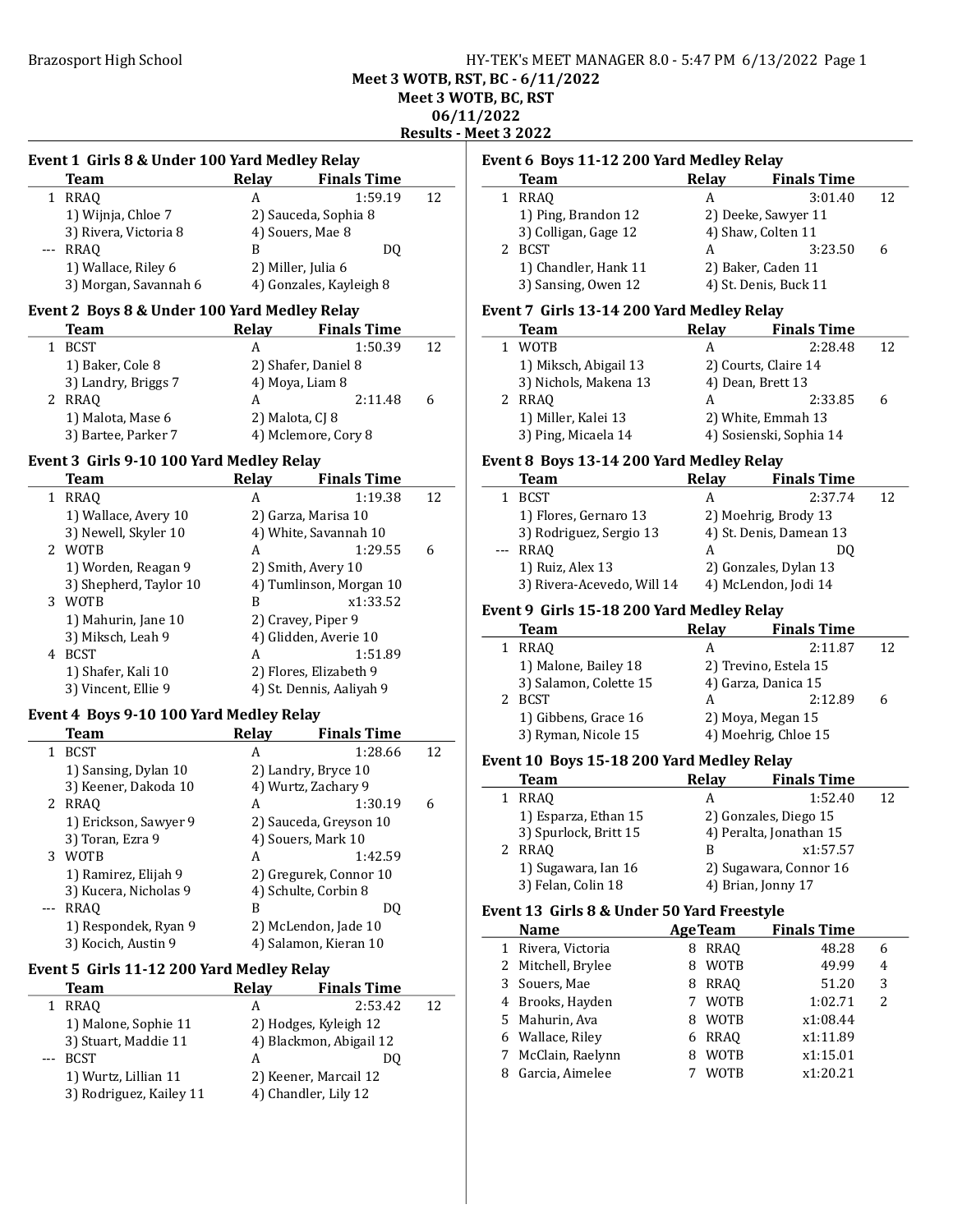# Brazosport High School **HY-TEK's MEET MANAGER 8.0 - 5:47 PM 6/13/2022** Page 2

Meet 3 WOTB, RST, BC - 6/11/2022

Meet 3 WOTB, BC, RST

06/11/2022

Results - Meet 3 2022

|                | Event 14 Boys 8 & Under 50 Yard Freestyle |        |                |                    |                |
|----------------|-------------------------------------------|--------|----------------|--------------------|----------------|
|                | <b>Name</b>                               |        | <b>AgeTeam</b> | <b>Finals Time</b> |                |
| $\mathbf{1}$   | Malota, CJ                                |        | 8 RRAQ         | 39.71              | 6              |
|                | 2 Schulte, Corbin                         | 8      | <b>WOTB</b>    | 41.33              | 4              |
|                | 3 Worden, Rush                            | 7      | <b>WOTB</b>    | 42.61              | 3              |
|                | 4 Morales, Owen                           | 8      | <b>BCST</b>    | 48.92              | $\overline{2}$ |
|                | 5 Moya, Liam                              | 8      | BCST           | 57.25              | 1              |
|                | 6 Baker, Cole                             | 8<br>7 | <b>BCST</b>    | x1:01.50           |                |
| $ -$           | Landry, Briggs                            |        | <b>BCST</b>    | DQ                 |                |
|                | Event 15 Girls 9-10 50 Yard Freestyle     |        |                |                    |                |
|                | Name                                      |        | <b>AgeTeam</b> | <b>Finals Time</b> |                |
|                | 1 Worden, Reagan                          |        | 9 WOTB         | 35.57              | 6              |
|                | 2 White, Savannah                         | 10     | RRAQ           | 37.14              | 4              |
|                | 3 Garza, Marisa                           | 10     | RRAQ           | 40.25              | 3              |
|                | 4 Glidden, Averie                         | 10     | <b>WOTB</b>    | 50.00              | $\overline{2}$ |
|                | 5 Craig, Annistyn                         | 10     | <b>WOTB</b>    | x50.23             |                |
|                | 6 Garcia, Leah                            | 10     | RRAQ           | x54.98             |                |
| 7              | Song, Longmei                             | 9      | <b>RRAQ</b>    | x58.96             |                |
| 8              | Raley, July                               | 9      | <b>WOTB</b>    | x1:00.12           |                |
|                | 9 Cravey, Piper                           | 9      | WOTB           | x1:01.81           |                |
|                | 10 Wimberley, Alex                        | 9      | WOTB           | x1:04.53           |                |
| 11             | Jackson, Adilyn                           | 9      | <b>WOTB</b>    | x1:04.75           |                |
| 12             | Vandaveer, Jaina                          |        | 10 WOTB        | x1:30.23           |                |
|                | Event 16 Boys 9-10 50 Yard Freestyle      |        |                |                    |                |
|                | <b>Name</b>                               |        | <b>AgeTeam</b> | <b>Finals Time</b> |                |
|                | 1 Sauceda, Greyson                        |        | 10 RRAQ        | 35.55              | 6              |
|                | 2 Sansing, Dylan                          | 10     | <b>BCST</b>    | 37.67              | 4              |
| 3              | Kucera, Nicholas                          | 9      | <b>WOTB</b>    | 38.52              | 3              |
|                | 4 Toran, Ezra                             | 9      | RRAQ           | 40.96              | $\overline{2}$ |
| 5              | Souers, Mark                              | 10     | <b>RRAQ</b>    | x43.97             |                |
|                | 6 Gregurek, Connor                        | 10     | <b>WOTB</b>    | 46.39              | 1              |
| 7              | McLendon, Jade                            | 10     | <b>RRAQ</b>    | x51.98             |                |
| 8              | Respondek, Ryan                           | 9      | <b>RRAQ</b>    | x53.17             |                |
|                | 9 Wurtz, Zachary                          | 9      | <b>BCST</b>    | 56.35              |                |
| 10             | Klawer, Kade                              | 10     | <b>RRAQ</b>    | x59.94             |                |
| 11             | Ramirez, Elijah                           | 9      | <b>WOTB</b>    | x1:10.47           |                |
|                |                                           |        |                |                    |                |
|                | Event 17 Girls 11-12 100 Yard Freestyle   |        |                |                    |                |
|                | <b>Name</b>                               |        | <b>AgeTeam</b> | <b>Finals Time</b> |                |
| 1              | Keener, Marcail                           | 12     | <b>BCST</b>    | 1:06.45            | 6              |
| 2              | Rodriguez, Kailey                         | 11     | <b>BCST</b>    | 1:17.07            | 4              |
| 3              | Vincent, Jules                            | 12     | <b>BCST</b>    | x1:24.46           |                |
| 4              | Malone, Sophie                            | 11     | <b>RRAQ</b>    | 1:31.34            | 3              |
| 5              | Garcia, Mariana                           | 12     | <b>RRAQ</b>    | 1:33.53            | 2              |
| 6              | Kersting, Brooklyn                        | 11     | <b>WOTB</b>    | 1:54.81            | 1              |
| 7              | Winzenried, Addie                         | 11     | WOTB           | 2:02.95            |                |
| $---$          | Pierce, Kyndahl                           | 11     | <b>BCST</b>    | X1:08.37           |                |
|                | Event 18 Boys 11-12 100 Yard Freestyle    |        |                |                    |                |
|                | <b>Name</b>                               |        | <b>AgeTeam</b> | <b>Finals Time</b> |                |
| $\mathbf{1}$   | Sansing, Owen                             |        | 12 BCST        | 1:29.66            | 6              |
|                | Miksch, Drew                              | 11     | <b>WOTB</b>    | 1:30.61            | 4              |
| 2              |                                           |        | <b>BCST</b>    | 1:35.59            | 3              |
|                | 3 Baker, Caden                            | 11     |                |                    |                |
| $\overline{4}$ | Shaw, Colten                              | 11     | <b>RRAQ</b>    | 1:37.51            | 2              |

|              | eet 3 2022                                  |    |                       |                    |        |
|--------------|---------------------------------------------|----|-----------------------|--------------------|--------|
|              | 6 Cryer, Colton                             |    | 11 WOTB               | 1:46.78            | 1      |
|              | 7 Deeke, Sawyer                             | 11 | RRAQ                  | 1:53.58            |        |
|              | 8 Shepherd, Lane                            |    | 12 WOTB               | x1:54.48           |        |
|              | 9 Ramirez, Noah                             |    | 11 WOTB               | x2:02.19           |        |
|              | 10 Hayes, Brandon                           |    | 11 WOTB               | x2:17.73           |        |
| ---          | Chapa, Achilles                             |    | 12 RRAQ               | X1:00.07           |        |
|              |                                             |    |                       |                    |        |
|              | Event 19 Girls 13-14 100 Yard Freestyle     |    |                       |                    |        |
|              | <b>Name</b>                                 |    | <b>AgeTeam</b>        | <b>Finals Time</b> |        |
|              | 1 Nichols, Makena                           |    | 13 WOTB               | 1:08.06            | 6      |
|              | 2 Cogswell, Kodi                            |    | 14 WOTB               | 1:19.14            | 4      |
|              | 3 Courts, Claire                            |    | 14 WOTB               | x1:27.62           |        |
| $--$         | Sosienski, Sophia                           |    | 14 RRAQ               | D <sub>0</sub>     |        |
|              | Event 20 Boys 13-14 100 Yard Freestyle      |    |                       |                    |        |
|              | <b>Name</b>                                 |    | <b>AgeTeam</b>        | <b>Finals Time</b> |        |
|              | 1 Rivera-Acevedo, Will                      |    | 14 RRAQ               | 56.19              | 6      |
|              | 2 Moehrig, Brody                            | 13 | <b>BCST</b>           | 59.61              | 4      |
|              | 3 Rodriguez, Sergio                         |    | 13 BCST               | 1:06.47            | 3      |
|              | 4 Chandler, Colby                           |    | 14 BCST               | x1:06.98           |        |
|              | 5 Hillman, Andrew                           |    | 13 WOTB               | 1:13.31            | 2      |
|              | 6 McLendon, Jodi                            |    | 14 RRAQ               | 1:25.56            | 1      |
|              |                                             |    |                       |                    |        |
|              | Event 21 Girls 15-18 100 Yard Freestyle     |    |                       |                    |        |
|              | Name                                        |    | <b>AgeTeam</b>        | <b>Finals Time</b> |        |
|              | 1 Malone, Bailey                            |    | 18 RRAQ               | 1:03.51            | 6      |
|              | 2 Dean, Kendall                             |    | 16 WOTB               | 1:03.85            | 4      |
|              | 3 Salamon, Colette                          |    | 15 RRAQ               | 1:06.12            | 3      |
|              |                                             |    |                       |                    |        |
|              | 4 Bible, Gracie                             |    | 17 WOTB               | 1:07.81            | 2      |
|              | 5 Faccini, Paula                            |    | 15 RRAQ               | x1:09.86           |        |
|              | 6 Cantu, Andriana                           |    | 15 RRAQ               | x1:10.17           |        |
|              |                                             |    |                       |                    |        |
|              | Event 22 Boys 15-18 100 Yard Freestyle      |    |                       |                    |        |
|              | Name                                        |    | <b>AgeTeam</b>        | <b>Finals Time</b> |        |
|              | 1 Peralta, Jonathan                         |    | 15 RRAQ               | 52.54              | 6      |
|              | 2 Spurlock, Britt                           |    | 15 RRAQ               | 54.12              | 4      |
|              | 3 Esparza, Ethan                            |    | 15 RRAQ               | x54.72             |        |
|              | 4 Sugawara, Ian                             |    | 16 RRAQ               | x56.59             |        |
| 5            | Sugawara, Connor                            |    | 16 RRAQ               | x56.98             |        |
|              | 6 Moreno, Ivan                              | 15 | <b>RRAQ</b>           | x1:00.88           |        |
| 7            | Sauceda, Christian                          |    | 15 RRAQ               | x1:03.47           |        |
| 8            | Rilliet, IV, Wayne                          | 15 | <b>RRAQ</b>           | x1:06.61           |        |
|              | Event 25 Girls 6 & Under 25 Yard Backstroke |    |                       |                    |        |
|              | <b>Name</b>                                 |    | <b>AgeTeam</b>        | <b>Finals Time</b> |        |
| $\mathbf{1}$ | Miller, Julia                               |    | 6 RRAQ                | 31.77              | 6      |
|              | 2 Wallace, Riley                            | 6  | <b>RRAQ</b>           | 35.20              | 4      |
|              | 3 Morales, Lily                             | 6  | <b>BCST</b>           | 36.96              | 3      |
|              | 4 Landry, Olivia                            | 5. | <b>BCST</b>           | 53.37              | 2      |
|              |                                             |    |                       |                    |        |
|              | Event 26 Boys 6 & Under 25 Yard Backstroke  |    |                       |                    |        |
|              | <b>Name</b>                                 |    | <b>AgeTeam</b>        | <b>Finals Time</b> |        |
|              | 1 Malota, Mase                              |    | 6 RRAQ                | 38.54              | 6      |
| 3            | 2 Moya, Ian<br>Shepherd, Peyton             | 6  | 6 BCST<br><b>WOTB</b> | 59.74<br>1:09.78   | 4<br>3 |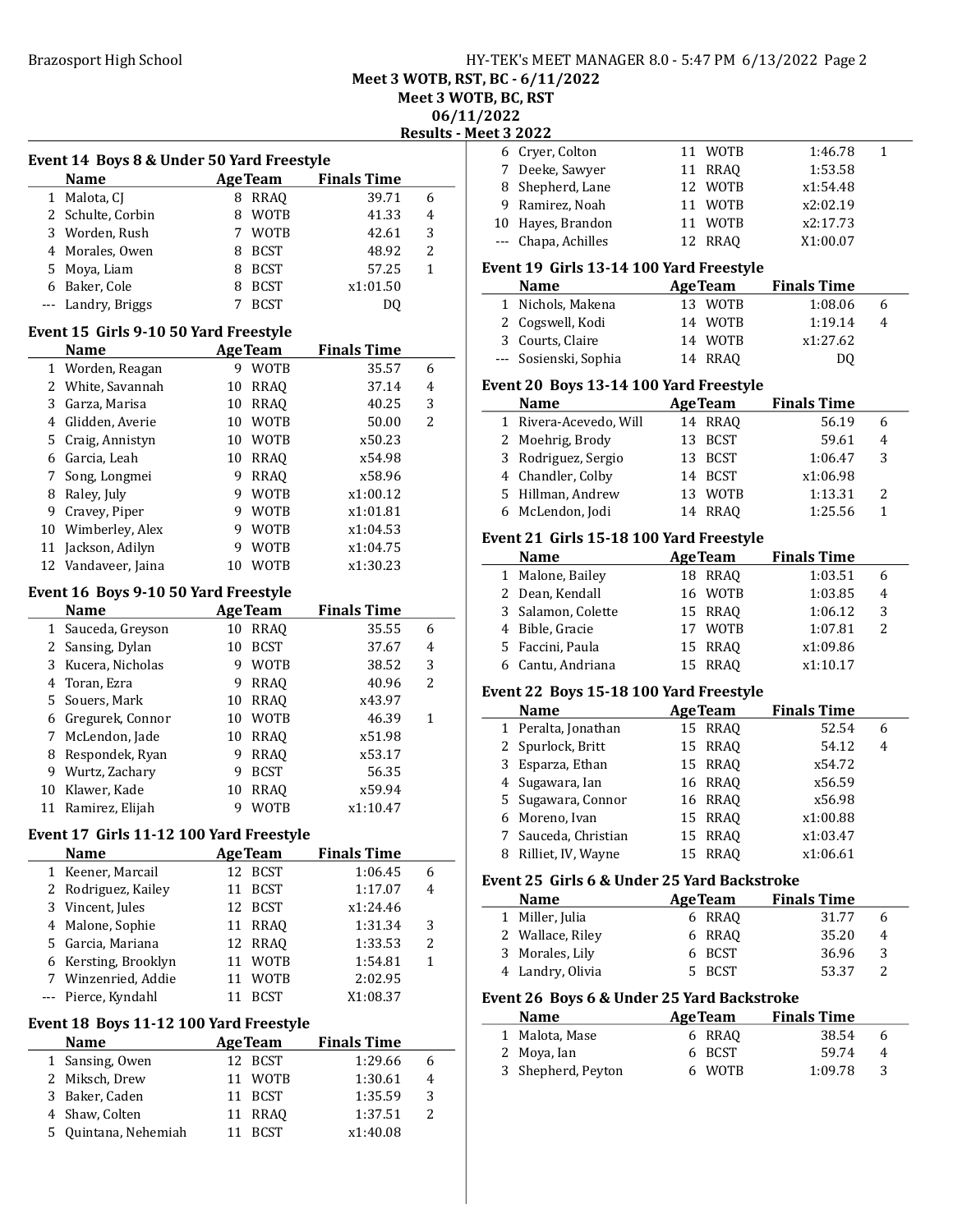# Brazosport High School **HY-TEK's MEET MANAGER 8.0 - 5:47 PM 6/13/2022** Page 3 Meet 3 WOTB, RST, BC - 6/11/2022 Meet 3 WOTB, BC, RST 06/11/2022 Results - Meet 3 2022

|                | <b>Event 27 Girls 7-8 25 Yard Backstroke</b> |    |                |                    |                | Е |
|----------------|----------------------------------------------|----|----------------|--------------------|----------------|---|
|                | <b>Name</b>                                  |    | <b>AgeTeam</b> | <b>Finals Time</b> |                |   |
| 1              | Wijnja, Chloe                                |    | 7 RRAQ         | 23.66              | 6              |   |
|                | 2 Gonzales, Kayleigh                         | 8  | RRAQ           | 27.40              | $\overline{4}$ |   |
| 3              | Erickson, Charlotte                          |    | 8 RRAQ         | x29.46             |                |   |
|                | 4 Light, Keeara                              |    | 7 RRAQ         | x36.10             |                |   |
| 5              | McClain, Raelynn                             |    | 8 WOTB         | 38.39              | 3              |   |
|                | 6 Brooks, Hayden                             |    | 7 WOTB         | 41.03              | 2              |   |
|                | 7 Garcia, Aimelee                            |    | 7 WOTB         | x42.79             |                |   |
|                | Event 28 Boys 7-8 25 Yard Backstroke         |    |                |                    |                |   |
|                | <b>Name</b>                                  |    | <b>AgeTeam</b> | <b>Finals Time</b> |                |   |
| $\mathbf{1}$   | Shafer, Daniel                               | 8  | BCST           | 25.81              | 6              |   |
| 2              | Baker, Cole                                  | 8  | BCST           | 27.95              | 4              |   |
| 3              | Bowers, Levi                                 | 8  | WOTB           | 28.61              | 3              |   |
|                | 4 Bartee, Parker                             | 7  | RRAQ           | 32.25              | $\overline{2}$ |   |
| 5              | Albert, Brody                                | 7  | <b>RRAQ</b>    | 42.01              | 1              |   |
|                | Event 29 Girls 9-10 25 Yard Backstroke       |    |                |                    |                | Е |
|                | <b>Name</b>                                  |    | <b>AgeTeam</b> | <b>Finals Time</b> |                |   |
| $\mathbf{1}$   | Wallace, Avery                               | 10 | <b>RRAQ</b>    | 19.25              | 6              |   |
| 2              | Newell, Skyler                               | 10 | <b>RRAQ</b>    | 21.07              | $\overline{4}$ |   |
| 3              | Shepherd, Taylor                             |    | 10 WOTB        | 22.50              | 3              |   |
| 4              | Miksch, Leah                                 | 9  | WOTB           | 23.95              | $\overline{2}$ |   |
| 5              | Tumlinson, Morgan                            |    | 10 WOTB        | x24.03             |                |   |
| 6              | Cravey, Piper                                | 9  | WOTB           | x26.64             |                |   |
| 7              | Garcia, Leah                                 | 10 | RRAQ           | x27.72             |                |   |
| 8              | Shafer, Kali                                 | 10 | BCST           | 28.50              | 1              | Е |
| 9              | Raley, July                                  | 9  | WOTB           | x29.00             |                |   |
|                |                                              |    |                |                    |                |   |
| 10             | Flores, Elizabeth                            | 9  | BCST           | 35.02              |                |   |
| 11             | Martinez, Isabella                           |    | 10 BCST        | x36.60             |                |   |
|                | 12 St. Dennis, Aaliyah                       | 9  | <b>BCST</b>    | x36.84             |                |   |
| $\overline{a}$ | Hawkins, Olivia                              | 9  | <b>BCST</b>    | DQ                 |                | Е |
|                | Event 30 Boys 9-10 25 Yard Backstroke        |    |                |                    |                |   |
|                | <b>Name</b>                                  |    | <b>AgeTeam</b> | <b>Finals Time</b> |                |   |
| $\mathbf{1}$   | Keener, Dakoda                               |    | 10 BCST        | 18.34              | 6              |   |
| 2              | Landry, Bryce                                | 10 | BCST           | 21.11              | 4              |   |
| 3              | Sansing, Dylan                               |    | 10 BCST        | x21.21             |                |   |
|                | 4 Salamon, Kieran                            |    | 10 RRAQ        | 23.54              | 3              |   |
| 5              | Erickson, Sawyer                             | 9  | <b>RRAQ</b>    | 24.60              | 2              |   |
| 6              | Klawer, Kade                                 | 10 | <b>RRAQ</b>    | x26.63             |                |   |
| 7              | Respondek, Ryan                              | 9  | <b>RRAQ</b>    | x26.83             |                |   |
| 8              | Kocich, Austin                               | 9  | <b>RRAQ</b>    | x27.70             |                | Е |
| 9              | Ramirez, Elijah                              | 9  | WOTB           | 28.12              | $\mathbf{1}$   |   |
| 10             | Wurtz, Zachary                               | 9  | <b>BCST</b>    | x37.31             |                |   |
|                | Event 31 Girls 11-12 50 Yard Backstroke      |    |                |                    |                |   |
|                | <b>Name</b>                                  |    | <b>AgeTeam</b> | <b>Finals Time</b> |                | Е |
| 1              | Keener, Marcail                              |    | 12 BCST        | 37.18              | 6              |   |
| 2              | Malone, Sophie                               | 11 | <b>RRAQ</b>    | 44.92              | 4              |   |
| 3              | Hodges, Kyleigh                              | 12 | <b>RRAQ</b>    | 46.43              | 3              |   |
| $\overline{4}$ | Chandler, Lily                               | 12 | <b>BCST</b>    | 50.61              | $\overline{c}$ |   |
| 5              | Garcia, Mariana                              | 12 | RRAQ           | x52.69             |                |   |
| 6              | Kersting, Brooklyn                           | 11 | WOTB           | 1:04.90            | $\mathbf{1}$   |   |
| 7              | Kelley, Jalynn                               | 11 | WOTB           | 1:07.43            |                |   |
| 8              |                                              | 11 | <b>WOTB</b>    |                    |                |   |
|                | Siegel, Hunter                               |    |                | x1:09.15           |                |   |

| Event 32 Boys 11-12 50 Yard Backstroke |                    |                   |                    |   |  |  |
|----------------------------------------|--------------------|-------------------|--------------------|---|--|--|
|                                        | Name               | <b>AgeTeam</b>    | <b>Finals Time</b> |   |  |  |
| 1                                      | Yarbrough, Donald  | 12 WOTB           | 47.57              | 6 |  |  |
|                                        | 2 Chandler, Hank   | <b>BCST</b><br>11 | 48.87              | 4 |  |  |
| 3                                      | Ping, Brandon      | RRAO<br>12        | 48.92              | 3 |  |  |
| 4                                      | Sneary, Craig      | <b>BCST</b><br>11 | 49.10              | 2 |  |  |
|                                        | 5 Shaw, Colten     | <b>RRAO</b><br>11 | 53.98              | 1 |  |  |
| 6                                      | Deeke, Sawyer      | <b>RRAO</b><br>11 | x55.42             |   |  |  |
| 7                                      | Quintana, Nehemiah | <b>BCST</b><br>11 | x57.63             |   |  |  |
| 8                                      | Cryer, Colton      | WOTB<br>11        | 59.54              |   |  |  |
| 9                                      | Reyes, Alexandro   | <b>BCST</b><br>11 | x1:01.75           |   |  |  |
| 10                                     | Ramirez, Noah      | 11 WOTB           | x1:04.57           |   |  |  |
| 11                                     | Blake Jr., JJ      | 11 WOTB           | x1:09.88           |   |  |  |
| 12                                     | Hayes, Brandon     | <b>WOTB</b><br>11 | x1:15.25           |   |  |  |
|                                        | Chapa, Achilles    | RRAO<br>12        | X33.62             |   |  |  |
|                                        | St. Denis, Buck    | <b>BCST</b><br>11 | DO.                |   |  |  |
|                                        | Wimberley, Aiden   | WOTB<br>11        | DO                 |   |  |  |
|                                        |                    |                   |                    |   |  |  |

# Event 33 Girls 13-14 50 Yard Backstroke

| <b>Name</b>         | <b>Age Team</b>   | <b>Finals Time</b> |   |
|---------------------|-------------------|--------------------|---|
| 1 Ping, Micaela     | 14 RRAO           | 36.09              | 6 |
| 2 Miller, Kalei     | 13 RRAO           | 38.31              | 4 |
| 3 Sosienski, Sophia | 14 RRAO           | x47.08             |   |
| 4 Dean, Brett       | 13 WOTB           | 47.73              | 3 |
| 5 Courts, Claire    | 14 WOTB           | 50.86              | 2 |
| --- Cogswell, Kodi  | <b>WOTB</b><br>14 | DΟ                 |   |

#### Event 34 Boys 13-14 50 Yard Backstroke

| <b>Name</b>       | <b>AgeTeam</b> | <b>Finals Time</b> |   |
|-------------------|----------------|--------------------|---|
| 1 Ruiz, Alex      | 13 RRAO        | 40.40              | 6 |
| 2 Hillman, Andrew | 13 WOTB        | 41.06              | 4 |
| 3 McLendon, Jodi  | 14 RRAO        | 49.89              | ર |

# Event 35 Girls 15-18 50 Yard Backstroke

| <b>Name</b>       | <b>AgeTeam</b> | <b>Finals Time</b> |               |
|-------------------|----------------|--------------------|---------------|
| 1 Dean, Kendall   | 16 WOTB        | 32.66              | 6             |
| 2 Ryman, Nicole   | 15 BCST        | 33.44              | 4             |
| 3 Malone, Bailey  | <b>18 RRAO</b> | 34.28              | 3             |
| 4 Garza, Danica   | 15 RRAO        | 35.41              | $\mathcal{L}$ |
| 5 Trevino, Estela | 15 RRAO        | x38.03             |               |
| 6 Faccini, Paula  | 15 RRAO        | x40.03             |               |
| 7 Cantu, Andriana | RRAO<br>15     | x42.06             |               |

#### Event 36 Boys 15-18 50 Yard Backstroke

| <b>Name</b>            | <b>AgeTeam</b> | <b>Finals Time</b> |  |
|------------------------|----------------|--------------------|--|
| 1 Esparza, Ethan       | 15 RRAO        | 29.84              |  |
| --- Rilliet, IV, Wayne | 15 RRAO        | D <sub>0</sub>     |  |

### Event 39 Girls 8 & Under 25 Yard Breaststroke

|          | <b>Name</b>        | <b>AgeTeam</b> | <b>Finals Time</b> |               |
|----------|--------------------|----------------|--------------------|---------------|
|          | 1 Brooks, Hayden   | <b>WOTB</b>    | 35.20              | 6             |
|          | 2 Souers, Mae      | <b>RRAO</b>    | 36.54              | 4             |
|          | 3 Mitchell, Brylee | <b>WOTB</b>    | 36.62              | 3             |
|          | 4 Garcia, Vanessa  | RRAO           | 37.14              | $\mathcal{P}$ |
|          | 5 Sauceda, Sophia  | RRAO           | x39.56             |               |
|          | --- Mahurin, Ava   | <b>WOTB</b>    | DO.                |               |
| $\cdots$ | Morgan, Savannah   | <b>RRAO</b>    | DO                 |               |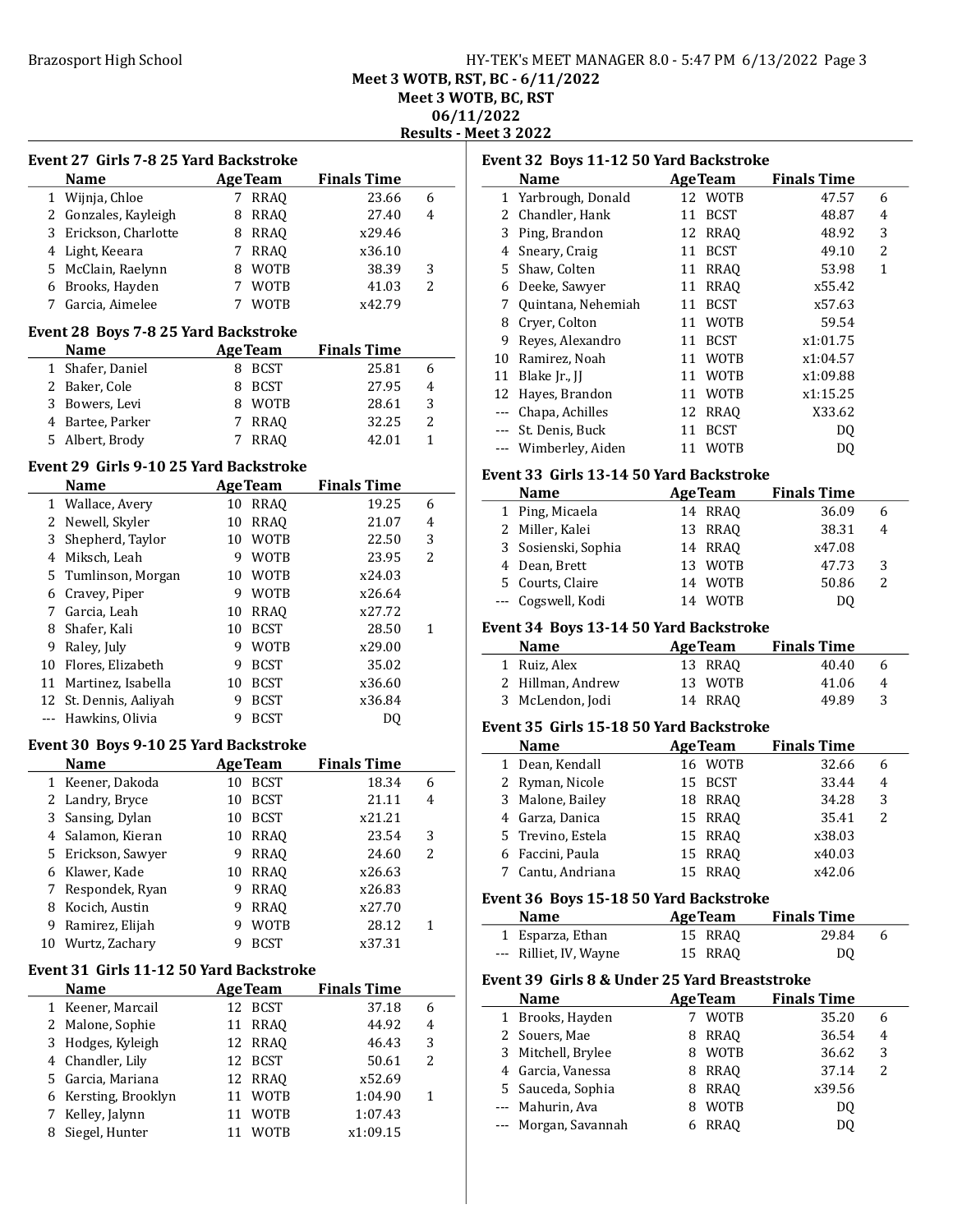# Brazosport High School **HY-TEK's MEET MANAGER 8.0 - 5:47 PM 6/13/2022** Page 4 Meet 3 WOTB, RST, BC - 6/11/2022

Meet 3 WOTB, BC, RST

06/11/2022

Results - Meet 3 2022

|     |                                                 |    |                |                            | Desuits - Mee |    |
|-----|-------------------------------------------------|----|----------------|----------------------------|---------------|----|
|     | (Event 39 Girls 8 & Under 25 Yard Breaststroke) |    |                |                            |               |    |
|     | <b>Name</b>                                     |    | <b>AgeTeam</b> | <b>Finals Time</b>         |               | Ev |
|     | --- Miller, Julia                               |    | 6 RRAQ         | DQ                         |               |    |
|     | --- Wijnja, Chloe                               | 7  | <b>RRAQ</b>    | DQ                         |               |    |
|     |                                                 |    |                |                            |               |    |
|     | Event 40 Boys 8 & Under 25 Yard Breaststroke    |    |                |                            |               |    |
|     | Name                                            |    |                | <b>AgeTeam</b> Finals Time |               |    |
|     | 1 Malota, CJ                                    |    | 8 RRAQ         | 25.81                      | 6             |    |
|     | 2 Landry, Briggs                                | 7  | <b>BCST</b>    | 28.45                      | 4             |    |
| 3   | Shafer, Daniel                                  |    | 8 BCST         | 33.03                      | 3             |    |
|     | 4 Schulte, Corbin                               |    | 8 WOTB         | 35.78                      | 2             |    |
|     | 5 Malota, Mase                                  |    | 6 RRAQ         | 47.03                      | 1             | Eν |
|     | --- Morales, Owen                               |    | 8 BCST         | DQ                         |               |    |
|     | --- Bowers, Levi                                |    | 8 WOTB         | DQ                         |               |    |
|     | --- Worden, Rush                                | 7  | WOTB           | DQ                         |               |    |
|     |                                                 |    |                |                            |               |    |
|     | Event 41 Girls 9-10 25 Yard Breaststroke        |    |                |                            |               |    |
|     | <b>Name</b>                                     |    | <b>AgeTeam</b> | <b>Finals Time</b>         |               |    |
|     | 1 Garza, Marisa                                 |    | 10 RRAQ        | 22.76                      | 6             |    |
|     | 2 Worden, Reagan                                |    | 9 WOTB         | 25.70                      | 4             | E٨ |
|     | 3 Vincent, Ellie                                | 9  | <b>BCST</b>    | 26.75                      | 3             |    |
|     | 4 Smith, Avery                                  |    | 10 WOTB        | 27.85                      | 2             |    |
| 5   | Song, Longmei                                   |    | 9 RRAQ         | 28.79                      | 1             |    |
|     | 6 Cravey, Piper                                 |    | 9 WOTB         | x31.30                     |               |    |
|     | 7 Jackson, Adilyn                               |    | 9 WOTB         | x31.54                     |               |    |
| 8   | Tumlinson, Morgan                               |    | 10 WOTB        | x32.43                     |               |    |
| 9   | Glidden, Averie                                 |    | 10 WOTB        | x33.79                     |               |    |
|     | 10 Hawkins, Maelee                              |    | 9 BCST         | 34.70                      |               |    |
|     | 11 Vandaveer, Jaina                             |    | 10 WOTB        | x35.42                     |               | Ev |
|     | 12 Shafer, Kali                                 |    | 10 BCST        | x37.06                     |               |    |
|     | 13 St. Dennis, Aaliyah                          |    | 9 BCST         | x45.51                     |               |    |
|     | --- Hawkins, Olivia                             |    | 9 BCST         | DQ                         |               |    |
|     | --- Raley, July                                 |    | 9 WOTB         | DQ                         |               |    |
|     | --- Mahurin, Jane                               | 10 | <b>WOTB</b>    | DQ                         |               |    |
|     | --- Craig, Annistyn                             |    | 10 WOTB        | DQ                         |               |    |
|     |                                                 |    |                |                            |               |    |
|     | Event 42 Boys 9-10 25 Yard Breaststroke         |    |                |                            |               | Eν |
|     | <b>Name</b>                                     |    | <b>AgeTeam</b> | <b>Finals Time</b>         |               |    |
| 1   | Kucera, Nicholas                                |    | 9 WOTB         | 25.08                      | 6             |    |
|     | 2 Sauceda, Greyson                              |    | 10 RRAQ        | 25.16                      | 4             |    |
|     | 3 Landry, Bryce                                 |    | 10 BCST        | 27.34                      | 3             |    |
| 4   | Souers, Mark                                    | 10 | <b>RRAQ</b>    | 27.47                      | 2             |    |
|     | 5 Gregurek, Connor                              | 10 | <b>WOTB</b>    | 30.10                      | $\mathbf{1}$  |    |
|     | 6 McLendon, Jade                                | 10 | <b>RRAQ</b>    | x34.45                     |               | E٨ |
| --- | Keener, Dakoda                                  | 10 | <b>BCST</b>    | DQ                         |               |    |
|     | Event 43 Girls 11-12 50 Yard Breaststroke       |    |                |                            |               |    |
|     | <b>Name</b>                                     |    | <b>AgeTeam</b> | <b>Finals Time</b>         |               |    |
|     | 1 Blackmon, Abigail                             |    | 12 RRAQ        | 45.93                      | 6             |    |
|     | 2 Hodges, Kyleigh                               | 12 | <b>RRAQ</b>    | 48.86                      | 4             |    |
| 3   | Rivera, Isabela                                 | 11 | <b>RRAQ</b>    | x51.60                     |               |    |
| --- | Tisdale, Lacey                                  | 11 | WOTB           | DQ                         |               |    |
| --- | Siegel, Hunter                                  | 11 | WOTB           | DQ                         |               | E٨ |
|     | --- Vincent, Jules                              | 12 | <b>BCST</b>    |                            |               |    |
|     | Kelley, Jalynn                                  | 11 |                | DQ                         |               |    |
|     |                                                 |    | <b>WOTB</b>    | DQ                         |               |    |
| --- | Kersting, Brooklyn                              | 11 | <b>WOTB</b>    | DQ                         |               |    |

|             |                                            | Event 44 Boys 11-12 50 Yard Breaststroke |                    |   |
|-------------|--------------------------------------------|------------------------------------------|--------------------|---|
|             | <b>Name</b>                                | <b>AgeTeam</b>                           | <b>Finals Time</b> |   |
|             | 1 Colligan, Gage                           | 12 RRAQ                                  | 39.61              | 6 |
|             | 2 Baker, Caden                             | 11 BCST                                  | 51.83              | 4 |
|             | 3 Yarbrough, Donald                        | 12 WOTB                                  | 59.51              | 3 |
|             | 4 Chandler, Hank                           | 11 BCST                                  | 59.97              | 2 |
| 5           | Reyes, Alexandro                           | 11 BCST                                  | x1:05.70           |   |
|             | --- Stabler, Eli                           | 11 WOTB                                  | DQ                 |   |
|             | --- Blake Jr., JJ                          | 11 WOTB                                  | DQ                 |   |
| $--$        | Shepherd, Lane                             | 12<br><b>WOTB</b>                        | DQ                 |   |
|             |                                            |                                          |                    |   |
|             | Event 45 Girls 13-14 50 Yard Breaststroke  |                                          |                    |   |
|             | <b>Name</b>                                | <b>AgeTeam</b>                           | <b>Finals Time</b> |   |
| 1           | White, Emmah                               | 13 RRAQ                                  | 40.54              | 6 |
|             | 2 Miksch, Abigail                          | 13<br>WOTB                               | 42.65              | 4 |
|             | 3 Courts, Claire                           | 14 WOTB                                  | 46.25              | 3 |
|             | 4 Dean, Brett                              | 13 WOTB                                  | x46.36             |   |
| 5           | Tisdale, Zoe                               | 13 WOTB                                  | x1:10.00           |   |
|             | Event 46 Boys 13-14 50 Yard Breaststroke   |                                          |                    |   |
|             | <b>Name</b>                                | <b>AgeTeam</b>                           | <b>Finals Time</b> |   |
|             | 1 Gonzales, Dylan                          | 13 RRAQ                                  | 36.25              | 6 |
|             | 2 Ruiz, Alex                               | 13<br>RRAQ                               | 42.78              | 4 |
| 3           | Chandler, Colby                            | 14 BCST                                  | 42.80              | 3 |
|             | 4 Flores, Gernaro                          | 13 BCST                                  | 46.67              | 2 |
|             | 5 Hillman, Andrew                          | 13 WOTB                                  | 48.31              | 1 |
|             | --- St. Denis, Damean                      | 13 BCST                                  | DQ                 |   |
|             |                                            |                                          |                    |   |
|             | Event 47 Girls 15-18 50 Yard Breaststroke  |                                          |                    |   |
|             | <b>Name</b>                                | <b>AgeTeam</b>                           | <b>Finals Time</b> |   |
|             |                                            |                                          |                    |   |
|             | 1 Trevino, Estela                          | 15 RRAQ                                  | 37.17              | 6 |
|             | 2 Garza, Danica                            | 15 RRAQ                                  | 38.79              | 4 |
|             | 3 Bible, Gracie                            | 17 WOTB                                  | 39.42              | 3 |
|             | 4 Dean, Kendall                            | <b>WOTB</b><br>16                        | 40.19              | 2 |
| 5           | Song, Jiaying                              | RRAQ<br>16                               | x42.92             |   |
|             |                                            |                                          |                    |   |
|             | Event 48 Boys 15-18 50 Yard Breaststroke   |                                          |                    |   |
|             | <b>Name</b>                                | <b>AgeTeam</b>                           | <b>Finals Time</b> |   |
| $\mathbf 1$ | Gonzales, Diego                            | 15 RRAQ                                  | 32.45              | 6 |
| 2           | Bowers, Luke                               | 15 WOTB                                  | 34.99              | 4 |
|             | 3 Sugawara, Ian                            | 16 RRAQ                                  | 35.30              | 3 |
| 4           | Brian, Jonny                               | 17<br>RRAQ                               | x38.83             |   |
| 5           | Moreno, Ivan                               | 15<br>RRAQ                               | x39.20             |   |
|             | Event 51 Girls 8 & Under 25 Yard Butterfly |                                          |                    |   |
|             | <b>Name</b>                                | <b>AgeTeam</b>                           | <b>Finals Time</b> |   |
| 1           | Rivera, Victoria                           | 8 RRAQ                                   | 30.83              | 6 |
|             | 2 Light, Keeara                            | 7<br><b>RRAQ</b>                         | 41.48              | 4 |
|             | 3 Gonzales, Kayleigh                       | 8 RRAQ                                   | x41.67             |   |
|             | --- Wallace, Riley                         | 6 RRAQ                                   | DQ                 |   |
|             | --- Morgan, Savannah                       | RRAQ<br>6                                | DQ                 |   |
|             |                                            |                                          |                    |   |
|             | Event 52 Boys 8 & Under 25 Yard Butterfly  |                                          |                    |   |
|             | Name                                       | <b>AgeTeam</b>                           | <b>Finals Time</b> |   |
|             | 1 Bartee, Parker                           | <b>RRAQ</b><br>7                         | 34.71              | 6 |
| ---<br>---  | Moya, Liam<br>Moya, Ian                    | <b>BCST</b><br>8<br><b>BCST</b><br>6     | DQ<br>DQ           |   |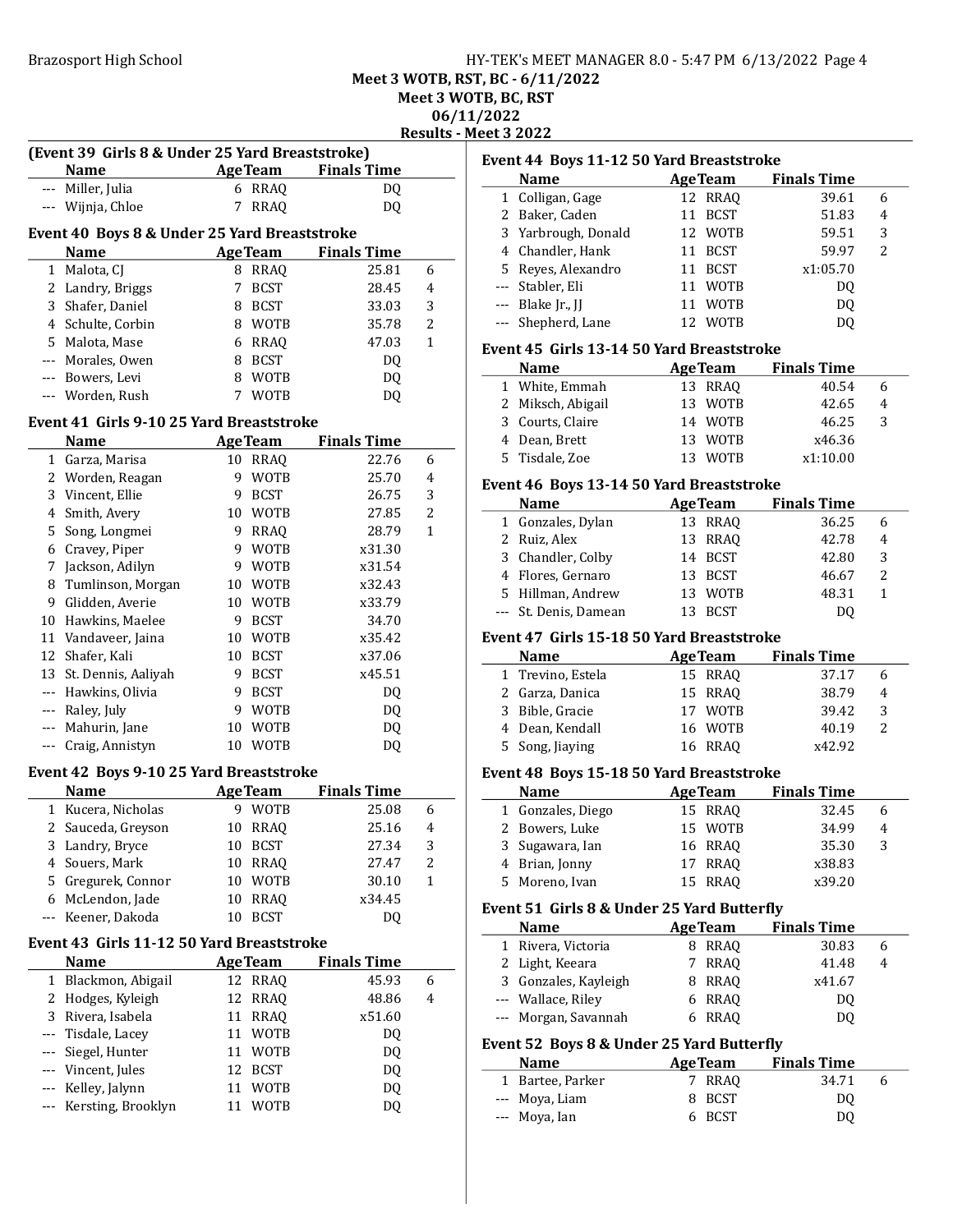# Brazosport High School **HY-TEK's MEET MANAGER 8.0 - 5:47 PM 6/13/2022** Page 5 Meet 3 WOTB, RST, BC - 6/11/2022

Meet 3 WOTB, BC, RST

06/11/2022

Results - Meet 3 2022

|   |                                        | (Event 52 Boys 8 & Under 25 Yard Butterfly) |                    |                |
|---|----------------------------------------|---------------------------------------------|--------------------|----------------|
|   | <b>Name</b>                            | <b>Example 2</b> Age Team                   | <b>Finals Time</b> |                |
|   | Malota, Mase                           | 6 RRAQ                                      | DQ                 |                |
|   | Event 53 Girls 9-10 25 Yard Butterfly  |                                             |                    |                |
|   | <b>Name</b>                            | <b>AgeTeam</b>                              | <b>Finals Time</b> |                |
|   | 1 Wallace, Avery                       | 10 RRAQ                                     | 18.40              | 6              |
|   | 2 Newell, Skyler                       | RRAQ<br>10                                  | 19.36              | 4              |
| 3 | Miksch, Leah                           | 9<br><b>WOTB</b>                            | 22.35              | 3              |
|   | 4 Vincent, Ellie                       | <b>BCST</b><br>9                            | 24.42              | 2              |
|   | 5 Shepherd, Taylor                     | <b>WOTB</b><br>10                           | 24.94              | 1              |
|   | 6 Smith, Avery                         | <b>WOTB</b><br>10                           | x27.37             |                |
|   | 7 Song, Longmei                        | 9<br>RRAQ                                   | x32.62             |                |
|   | --- St. Dennis, Aaliyah                | <b>BCST</b><br>9                            | DQ                 |                |
|   | --- Flores, Elizabeth                  | <b>BCST</b><br>9                            |                    |                |
|   |                                        |                                             | DQ                 |                |
|   | Event 54 Boys 9-10 25 Yard Butterfly   |                                             |                    |                |
|   | <b>Name</b>                            | <b>AgeTeam</b>                              | <b>Finals Time</b> |                |
|   | 1 Kocich, Austin                       | 9 RRAQ                                      | 23.80              | 6              |
|   | 2 Toran, Ezra                          | 9<br><b>RRAQ</b>                            | 24.58              | 4              |
| 3 | Erickson, Sawyer                       | 9<br><b>RRAQ</b>                            | x28.60             |                |
|   |                                        |                                             |                    |                |
|   | Event 55 Girls 11-12 50 Yard Butterfly |                                             |                    |                |
|   | <b>Name</b>                            | <b>AgeTeam</b>                              | <b>Finals Time</b> |                |
|   | 1 Wurtz, Lillian                       | 11 BCST                                     | 35.16              | 6              |
|   | 2 Stuart, Maddie                       | 11 RRAQ                                     | 43.87              | 4              |
|   |                                        | 12 BCST                                     | 44.45              | 3              |
|   | 3 Chandler, Lily                       |                                             |                    |                |
|   | --- Pierce, Kyndahl                    | 11 BCST                                     | X34.86             |                |
|   | --- Blackmon, Abigail                  | 12 RRAQ                                     | DQ                 |                |
|   |                                        |                                             |                    |                |
|   | Event 56 Boys 11-12 50 Yard Butterfly  |                                             |                    |                |
|   | <b>Name</b>                            | <b>AgeTeam</b>                              | <b>Finals Time</b> |                |
|   | 1 Colligan, Gage                       | 12 RRAQ                                     | 40.50              | 6              |
|   | 2 Ping, Brandon                        | 12 RRAQ                                     | 46.17              | 4              |
|   | 3 Sansing, Owen                        | 12 BCST                                     | 54.64              | 3              |
|   | 4 Sneary, Craig                        | 11 BCST                                     | 59.20              | $\overline{2}$ |
|   | --- Chapa, Achilles                    | 12 RRAQ                                     | X30.77             |                |
|   | --- St. Denis, Buck                    | 11 BCST                                     | DQ                 |                |
|   | Event 57 Girls 13-14 50 Yard Butterfly |                                             |                    |                |
|   | <b>Name</b>                            | <b>AgeTeam</b>                              | <b>Finals Time</b> |                |
| 1 | Nichols, Makena                        | 13 WOTB                                     | 33.75              | 6              |
|   |                                        |                                             |                    |                |
|   | Event 58 Boys 13-14 50 Yard Butterfly  |                                             |                    |                |
|   | Name                                   | <b>AgeTeam</b>                              | <b>Finals Time</b> |                |
| 1 | Rivera-Acevedo, Will                   | 14 RRAQ                                     | 27.69              | 6              |
|   | 2 Rodriguez, Sergio                    | 13<br><b>BCST</b>                           | 34.17              | 4              |
| 3 | Moehrig, Brody                         | 13<br><b>BCST</b>                           | 34.91              | 3              |
|   | 4 St. Denis, Damean                    | 13<br><b>BCST</b>                           | x1:06.95           |                |
|   | Event 59 Girls 15-18 50 Yard Butterfly |                                             |                    |                |
|   | <b>Name</b>                            | <b>AgeTeam</b>                              | <b>Finals Time</b> |                |
|   | 1 Salamon, Colette                     | 15 RRAQ                                     | 31.17              | 6              |
|   | 2 Ryman, Nicole                        | 15<br><b>BCST</b>                           | 31.50              | 4              |
|   | 3 Moehrig, Chloe                       | 15<br>BCST                                  | 35.97              | 3              |

|                | et 3 2022                                            |             |                |                            |                |
|----------------|------------------------------------------------------|-------------|----------------|----------------------------|----------------|
|                | Event 60 Boys 15-18 50 Yard Butterfly                |             |                |                            |                |
|                | <b>Name</b>                                          |             | <b>AgeTeam</b> | <b>Finals Time</b>         |                |
| 1              | Spurlock, Britt                                      |             | 15 RRAQ        | 25.78                      | 6              |
|                | 2 Felan, Colin                                       | 18          | <b>RRAQ</b>    | 27.08                      | 4              |
| 3              | Lidasan, Royce                                       | 17          | <b>RRAQ</b>    | x31.61                     |                |
|                | Event 61 Women 19 & Over 50 Yard Butterfly           |             |                |                            |                |
|                | <b>Name</b>                                          |             |                | <b>AgeTeam</b> Finals Time |                |
|                | 1 Pierce, Morgan                                     |             | 19 RRAQ        | 35.38                      | 6              |
|                |                                                      |             |                |                            |                |
|                | Event 63 Girls 6 & Under 25 Yard Freestyle           |             |                |                            |                |
|                | <b>Name</b>                                          |             | <b>AgeTeam</b> | <b>Finals Time</b>         |                |
| 1              | Miller, Julia                                        |             | 6 RRAQ         | 29.11                      | 6              |
|                | 2 Morales, Lily                                      | 6           | BCST           | 37.83                      | 4              |
| 3              | Morgan, Savannah                                     |             | 6 RRAQ         | 39.53                      | 3              |
| 4              | Landry, Olivia                                       | 5           | <b>BCST</b>    | 46.30                      | 2              |
|                | <b>Event 64 Boys 6 &amp; Under 25 Yard Freestyle</b> |             |                |                            |                |
|                | <b>Name</b>                                          |             | <b>AgeTeam</b> | <b>Finals Time</b>         |                |
| 1              | Shepherd, Peyton                                     |             | 6 WOTB         | 39.93                      | 6              |
| 2              | Moya, Ian                                            | 6           | <b>BCST</b>    | 41.76                      | 4              |
|                |                                                      |             |                |                            |                |
|                | Event 65 Girls 7-8 25 Yard Freestyle                 |             |                |                            |                |
|                | <b>Name</b>                                          |             | <b>AgeTeam</b> | <b>Finals Time</b>         |                |
| $\mathbf{1}$   | Rivera, Victoria                                     |             | 8 RRAQ         | 21.22                      | 6              |
| 2              | Wijnja, Chloe                                        | $7^{\circ}$ | <b>RRAQ</b>    | 22.72                      | 4              |
| 3              | Mitchell, Brylee                                     |             | 8 WOTB         | 23.18                      | 3              |
| $\overline{4}$ | Sauceda, Sophia                                      |             | 8 RRAQ         | x24.36                     |                |
|                | 5 Garcia, Vanessa                                    |             | 8 RRAQ         | x24.64                     |                |
| 6              | Souers, Mae                                          |             | 8 RRAQ         | x24.84                     |                |
| 7              | Gonzales, Kayleigh                                   |             | 8 RRAQ         | x26.92                     |                |
| 8              | Light, Keeara                                        | 7           | <b>RRAQ</b>    | x30.61                     |                |
| 9              | McClain, Raelynn                                     | 8           | WOTB           | 31.04                      | 2              |
| 10             | Erickson, Charlotte                                  | 8           | <b>RRAQ</b>    | x31.28                     |                |
| 11             | Mahurin, Ava                                         | 8           | <b>WOTB</b>    | x33.97                     |                |
|                | 12 Garcia, Aimelee                                   |             | 7 WOTB         | x34.05                     |                |
|                | Event 66 Boys 7-8 25 Yard Freestyle                  |             |                |                            |                |
|                | <b>Name</b>                                          |             | <b>AgeTeam</b> | <b>Finals Time</b>         |                |
| 1              | Schulte, Corbin                                      |             | 8 WOTB         | 19.79                      | 6              |
| 2              | Worden, Rush                                         | 7           | <b>WOTB</b>    | 20.25                      | 4              |
| 3              | Baker, Cole                                          | 8           | <b>BCST</b>    | 20.73                      | 3              |
| 4              | Landry, Briggs                                       | 7           | <b>BCST</b>    | 21.29                      | 2              |
| 5              | Morales, Owen                                        | 8           | <b>BCST</b>    | x22.36                     |                |
| 6              | Shafer, Daniel                                       | 8           | <b>BCST</b>    | x23.09                     |                |
| 7              | Bowers, Levi                                         | 8           | WOTB           | x24.14                     |                |
| 8              | Bartee, Parker                                       | 7           | RRAQ           | 25.78                      | $\mathbf{1}$   |
| 9              | Moya, Liam                                           | 8           | <b>BCST</b>    | x27.22                     |                |
| 10             | Albert, Brody                                        | 7           | <b>RRAQ</b>    | 29.16                      |                |
|                |                                                      |             |                |                            |                |
|                | Event 67 Girls 9-10 25 Yard Freestyle                |             |                |                            |                |
|                | <b>Name</b>                                          |             | <b>AgeTeam</b> | <b>Finals Time</b>         |                |
| 1              | White, Savannah                                      | 10          | <b>RRAQ</b>    | 16.94                      | 6              |
| 2              | Miksch, Leah                                         | 9           | WOTB           | 18.58                      | 4              |
| 3              | Smith, Avery                                         | 10          | <b>WOTB</b>    | 18.76                      | 3              |
| 4              | Vincent Ellie                                        |             | 9 RCST         | 1923                       | $\overline{2}$ |

4 Vincent, Ellie 9 BCST 19.23 2 5 x19.51 Tumlinson, Morgan 10 WOTB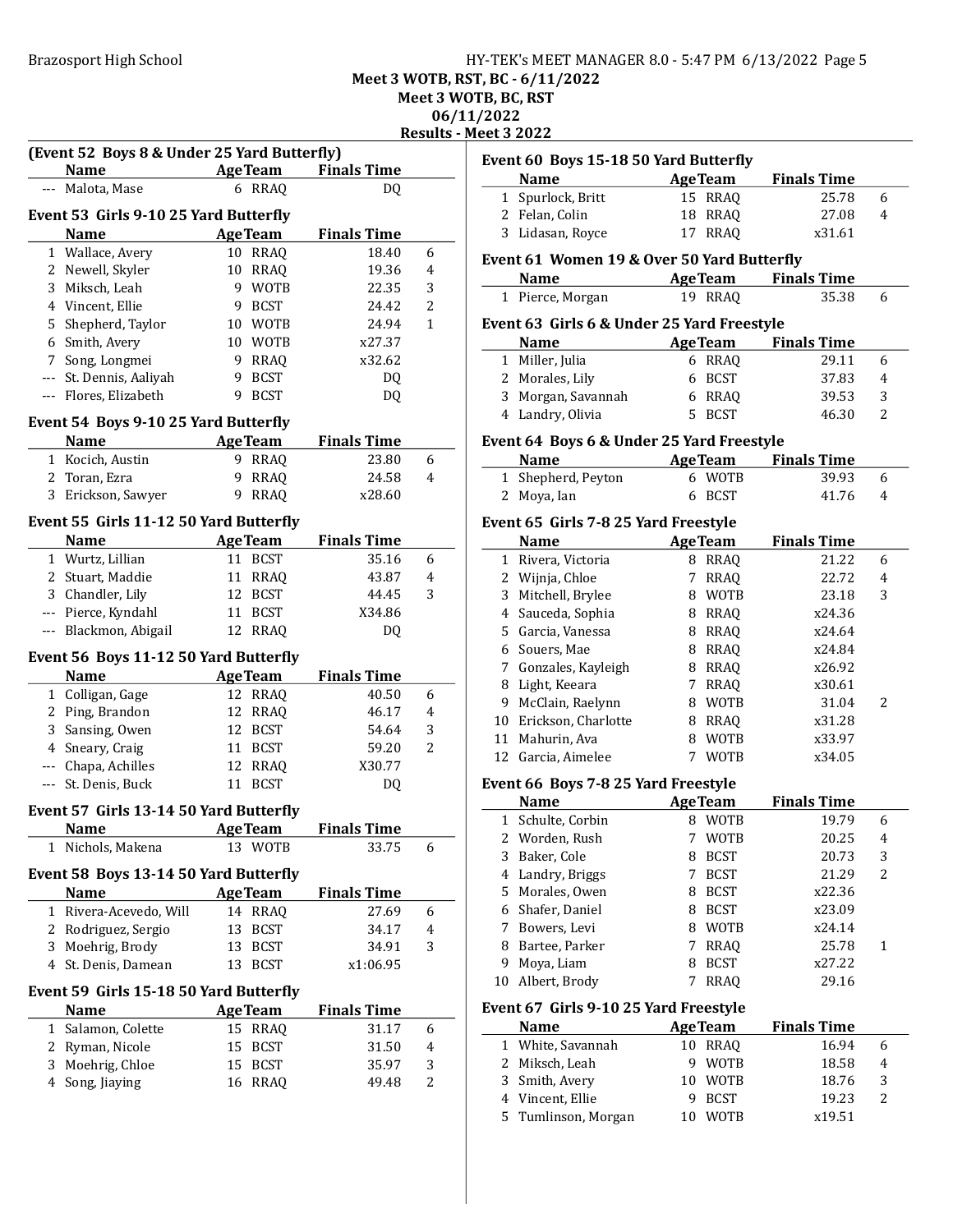# Brazosport High School **HY-TEK's MEET MANAGER 8.0 - 5:47 PM 6/13/2022** Page 6

Meet 3 WOTB, RST, BC - 6/11/2022

Meet 3 WOTB, BC, RST

 $202$ 

|              |                                                        |    |                |                    |                        | 06/11/202                |
|--------------|--------------------------------------------------------|----|----------------|--------------------|------------------------|--------------------------|
|              |                                                        |    |                |                    | <b>Results - Meet:</b> | 13                       |
|              | (Event 67 Girls 9-10 25 Yard Freestyle)<br><b>Name</b> |    | <b>AgeTeam</b> | <b>Finals Time</b> |                        | 14                       |
|              | 6 Glidden, Averie                                      |    | 10 WOTB        | x19.69             |                        | 15                       |
|              |                                                        |    | 10 WOTB        |                    |                        |                          |
|              | 7 Craig, Annistyn                                      |    |                | x21.84             |                        |                          |
|              | 8 Garcia, Leah                                         |    | 10 RRAQ        | 22.39              | $\mathbf{1}$           | Eve                      |
|              | 9 Shafer, Kali                                         |    | 10 BCST        | 22.68              |                        |                          |
|              | 10 Martinez, Isabella                                  |    | 10 BCST        | x23.01             |                        |                          |
|              | 11 Hawkins, Maelee                                     |    | 9 BCST         | x24.46             |                        |                          |
|              | 12 Wimberley, Alex                                     |    | 9 WOTB         | x26.29             |                        | ă                        |
|              | 13 Flores, Elizabeth                                   |    | 9 BCST         | x26.42             |                        |                          |
|              | 14 Hawkins, Olivia                                     |    | 9 BCST         | x26.65             |                        |                          |
|              | 15 Jackson, Adilyn                                     | 9  | <b>WOTB</b>    | x27.70             |                        |                          |
|              | 16 Vandaveer, Jaina                                    |    | 10 WOTB        | x39.54             |                        | Eve                      |
|              | <b>Event 68 Boys 9-10 25 Yard Freestyle</b>            |    |                |                    |                        |                          |
|              | <b>Name</b>                                            |    | <b>AgeTeam</b> | <b>Finals Time</b> |                        |                          |
|              | 1 Keener, Dakoda                                       |    | 10 BCST        | 15.59              | 6                      |                          |
|              | 2 Kucera, Nicholas                                     |    | 9 WOTB         | 17.05              | $\overline{4}$         | Ξ                        |
|              | 3 Souers, Mark                                         |    | 10 RRAQ        | 20.72              | 3                      | $\overline{\phantom{a}}$ |
|              | 4 McLendon, Jade                                       |    | 10 RRAQ        | 21.17              | 2                      | Ē                        |
|              | 5 Gregurek, Connor                                     |    | 10 WOTB        | 21.34              | $\mathbf{1}$           | f                        |
|              | 6 Erickson, Sawyer                                     |    | 9 RRAQ         | x22.19             |                        | Eve                      |
|              |                                                        |    |                | x22.42             |                        |                          |
| 7            | Respondek, Ryan                                        |    | 9 RRAQ         |                    |                        |                          |
|              | 8 Wurtz, Zachary                                       |    | 9 BCST         | 24.38              |                        |                          |
| 9            | Salamon, Kieran                                        |    | 10 RRAQ        | x25.06             |                        |                          |
|              | 10 Klawer, Kade                                        | 10 | <b>RRAQ</b>    | x29.86             |                        |                          |
|              | 11 Ramirez, Elijah                                     | 9  | <b>WOTB</b>    | x30.07             |                        | $\overline{\mathcal{L}}$ |
|              | Event 69 Girls 11-12 50 Yard Freestyle                 |    |                |                    |                        |                          |
|              | <b>Name</b>                                            |    | <b>AgeTeam</b> | <b>Finals Time</b> |                        |                          |
|              | 1 Keener, Marcail                                      |    | 12 BCST        | 31.00              | 6                      | Eve                      |
|              | 2 Wurtz, Lillian                                       |    | 11 BCST        | 31.42              | 4                      |                          |
|              | 3 Rodriguez, Kailey                                    |    | 11 BCST        | x32.23             |                        |                          |
|              | 4 Chandler, Lily                                       |    | 12 BCST        | x35.80             |                        | ż                        |
|              | 5 Vincent, Jules                                       |    | 12 BCST        | x37.88             |                        |                          |
|              | 6 Stuart, Maddie                                       |    | 11 RRAQ        | 37.95              | 3                      |                          |
|              | 7 Rivera, Isabela                                      |    | 11 RRAQ        | 41.89              | $\overline{2}$         | Ę                        |
|              | 8 Garcia, Mariana                                      |    | 12 RRAQ        | x43.45             |                        |                          |
|              | 9 Kelley, Jalynn                                       |    | 11 WOTB        | 49.15              | 1                      | 7                        |
| 10           | Tisdale, Lacey                                         | 11 | <b>WOTB</b>    | 1:09.60            |                        | ξ                        |
| $--$         | Pierce, Kyndahl                                        | 11 | <b>BCST</b>    | X30.95             |                        | ć                        |
| ---          | Siegel, Hunter                                         | 11 | <b>WOTB</b>    | DQ                 |                        | 10                       |
|              |                                                        |    |                |                    |                        | 11                       |
|              | Event 70 Boys 11-12 50 Yard Freestyle                  |    |                |                    |                        |                          |
|              | <b>Name</b>                                            |    | <b>AgeTeam</b> | <b>Finals Time</b> |                        | Eve                      |
| $\mathbf{1}$ | Sneary, Craig                                          | 11 | <b>BCST</b>    | 37.01              | 6                      |                          |
|              | 2 Baker, Caden                                         | 11 | <b>BCST</b>    | 39.29              | 4                      |                          |
|              | 3 Chandler, Hank                                       | 11 | <b>BCST</b>    | x41.23             |                        | Eve                      |
| 4            | Shaw, Colten                                           | 11 | RRAQ           | 41.52              | 3                      |                          |
|              | 5 Miksch, Drew                                         | 11 | <b>WOTB</b>    | 43.70              | 2                      |                          |
| 6            | Shepherd, Lane                                         | 12 | WOTB           | 43.93              | $\mathbf{1}$           |                          |
| 7            | Cryer, Colton                                          | 11 | <b>WOTB</b>    | x44.53             |                        | 2                        |
| 8            | Quintana, Nehemiah                                     | 11 | <b>BCST</b>    | x45.65             |                        |                          |
| 9            | Deeke, Sawyer                                          | 11 | <b>RRAQ</b>    | 48.19              |                        | $\overline{\phantom{a}}$ |
| 10           | Reyes, Alexandro                                       | 11 | <b>BCST</b>    | x48.62             |                        |                          |
| 11           | Ramirez, Noah                                          | 11 | <b>WOTB</b>    | x53.09             |                        |                          |
| 12           | Blake Jr., JJ                                          | 11 | <b>WOTB</b>    | x57.97             |                        |                          |
|              |                                                        |    |                |                    |                        |                          |

| 2022  |                                         |                   |                    |   |
|-------|-----------------------------------------|-------------------|--------------------|---|
|       | <u>et 3 2022 </u>                       |                   |                    |   |
| 13    | Wimberley, Aiden                        | 11 WOTB           | x58.61             |   |
| 14    | Stabler, Eli                            | 11 WOTB           | x1:00.79           |   |
| 15    | Hayes, Brandon                          | 11<br><b>WOTB</b> | x1:01.00           |   |
| $---$ | St. Denis, Buck                         | <b>BCST</b><br>11 | DQ                 |   |
|       | Event 71  Girls 13-14 50 Yard Freestyle |                   |                    |   |
|       | Name                                    | <b>AgeTeam</b>    | <b>Finals Time</b> |   |
| 1     | Miksch, Abigail                         | 13 WOTB           | 29.19              | 6 |
|       | 2 White, Emmah                          | 13 RRAQ           | 35.31              | 4 |
| 3     | Sosienski, Sophia                       | 14 RRAQ           | 36.81              | 3 |
|       | 4 Dean, Brett                           | 13 WOTB           | 39.63              | 2 |
| 5.    | Tisdale, Zoe                            | 13<br>WOTB        | x50.37             |   |
|       | Event 72 Boys 13-14 50 Yard Freestyle   |                   |                    |   |
|       | Name                                    | <b>AgeTeam</b>    | <b>Finals Time</b> |   |
| 1     | Rivera-Acevedo, Will                    | 14<br>RRAQ        | 24.86              | 6 |
|       | 2 Moehrig, Brody                        | 13<br><b>BCST</b> | 26.29              | 4 |
| 3     | Chandler, Colby                         | 14 BCST           | 28.62              | 3 |
|       | 4 Gonzales, Dylan                       | 13 RRAQ           | 29.67              | 2 |
|       | 5 Flores, Gernaro                       | 13<br><b>BCST</b> | x35.43             |   |
| 6     | St. Denis, Damean                       | 13<br><b>BCST</b> | x50.04             |   |
|       | Event 73 Girls 15-18 50 Yard Freestyle  |                   |                    |   |
|       | <b>Name</b>                             | <b>AgeTeam</b>    | <b>Finals Time</b> |   |
| 1     | Malone, Bailey                          | 18 RRAQ           | 28.88              | 6 |
| 2     | Ryman, Nicole                           | 15<br>BCST        | 29.25              | 4 |
| 3     | Bible, Gracie                           | 17 WOTB           | 29.76              | 3 |
|       | 4 Moehrig, Chloe                        |                   | 29.78              | 2 |
|       |                                         | 15 BCST           |                    |   |
| 5.    | Cantu, Andriana                         | 15<br>RRAQ        | 32.47              | 1 |
|       | 6 Song, Jiaying                         | <b>RRAQ</b><br>16 | x39.45             |   |
|       | Event 74 Boys 15-18 50 Yard Freestyle   |                   |                    |   |
|       | <b>Name</b>                             | <b>AgeTeam</b>    | <b>Finals Time</b> |   |
| 1     | Spurlock, Britt                         | 15 RRAQ           | 24.43              | 6 |
| 2     | Felan, Colin                            | 18<br>RRAQ        | 24.74              | 4 |
| 3     | Esparza, Ethan                          | 15<br><b>RRAQ</b> | x25.37             |   |
| 4     | Sugawara, Connor                        | 16<br><b>RRAQ</b> | x25.72             |   |
| 5     | Sugawara, Ian                           | 16<br>RRAQ        | x26.04             |   |
|       | 6 Gonzales, Diego                       | 15 RRAQ           | x27.45             |   |
| 7     | Sauceda, Christian                      | RRAQ<br>15        | x27.56             |   |
| 8     | Bowers, Luke                            | 15 WOTB           | 28.39              | 3 |
| 9     | Rilliet, IV, Wayne                      | 15 RRAQ           | x28.95             |   |
| 10    | Brian, Jonny                            | 17<br><b>RRAQ</b> | x29.22             |   |
| 11    | Lidasan, Royce                          | 17<br><b>RRAQ</b> | x30.95             |   |
|       | Event 78 Boys 8 & Under 100 Yard IM     |                   |                    |   |
|       | <b>Name</b>                             | <b>AgeTeam</b>    | <b>Finals Time</b> |   |
| 1     | Malota, CJ                              | 8 RRAQ            | 1:43.00            | 6 |
|       | Event 79  Girls 9-10 100 Yard IM        |                   |                    |   |
|       | <b>Name</b>                             | <b>AgeTeam</b>    | <b>Finals Time</b> |   |
| 1     | Wallace, Avery                          | 10<br>RRAQ        | 1:36.08            | 6 |
| 2     | Newell, Skyler                          | 10<br><b>RRAQ</b> | 1:38.25            | 4 |
| 3     | Mahurin, Jane                           | 10<br><b>WOTB</b> | 1:53.63            | 3 |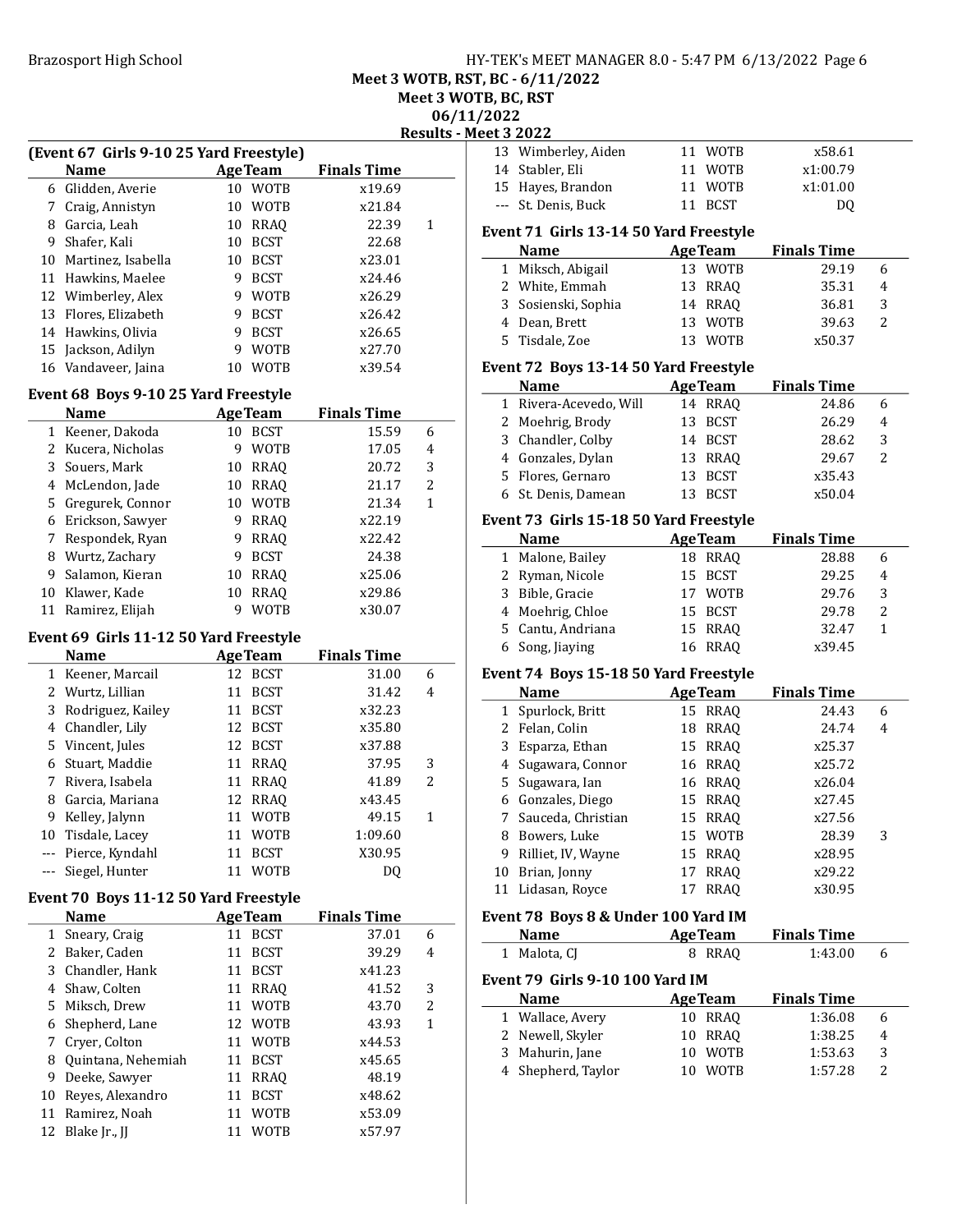Brazosport High School **HY-TEK's MEET MANAGER 8.0 - 5:47 PM 6/13/2022** Page 7

Meet 3 WOTB, RST, BC - 6/11/2022

Meet 3 WOTB, BC, RST

06/11/2022 <u>.</u><br><u>Meet</u>

|              |                                         |                |                 |                    | 06/11          |
|--------------|-----------------------------------------|----------------|-----------------|--------------------|----------------|
|              |                                         |                |                 |                    | Results - N    |
|              | <b>Event 80 Boys 9-10 100 Yard IM</b>   |                |                 |                    |                |
|              | <b>Name</b>                             |                | <b>AgeTeam</b>  | <b>Finals Time</b> |                |
| 1.           | Toran, Ezra                             |                | 9 RRAQ          | 1:46.20            | 6              |
|              | 2 Sansing, Dylan                        | 10             | <b>BCST</b>     | 1:46.48            | 4              |
|              | <b>Event 81 Girls 11-12 100 Yard IM</b> |                |                 |                    |                |
|              | <b>Name</b>                             |                | <b>AgeTeam</b>  | <b>Finals Time</b> |                |
|              | 1 Wurtz, Lillian                        |                | 11 BCST         | 1:28.56            | 6              |
|              | 2 Malone, Sophie                        |                | 11 RRAQ         | 1:44.37            | 4              |
|              | 3 Rivera, Isabela                       |                | 11 RRAQ         | 1:56.42            | 3              |
|              | --- Rodriguez, Kailey                   |                | 11 BCST         | DQ.                |                |
|              |                                         |                |                 |                    |                |
|              | Event 82 Boys 11-12 100 Yard IM         |                |                 |                    |                |
|              | Name                                    |                | <b>AgeTeam</b>  | <b>Finals Time</b> |                |
|              | 1 Ping, Brandon                         |                | 12 RRAQ         | 1:45.48            | 6              |
|              | <b>Event 83 Girls 13-14 100 Yard IM</b> |                |                 |                    |                |
|              | <b>Name</b>                             |                | <b>Age Team</b> | <b>Finals Time</b> |                |
|              | 1 Miksch, Abigail                       |                | 13 WOTB         | 1:15.56            | 6              |
|              | 2 Miller, Kalei                         | 13             | RRAQ            | 1:22.53            | 4              |
|              | Event 84 Boys 13-14 100 Yard IM         |                |                 |                    |                |
|              | <b>Name</b>                             | <b>AgeTeam</b> |                 | <b>Finals Time</b> |                |
|              | 1 Gonzales, Dylan                       |                | 13 RRAQ         | 1:14.46            | 6              |
|              | 2 Rodriguez, Sergio                     |                | 13 BCST         | 1:19.56            | 4              |
|              | 3 Ruiz, Alex                            |                | 13 RRAQ         | 1:20.17            | 3              |
|              | 4 Flores, Gernaro                       | 13             | BCST            | 1:33.31            | $\overline{2}$ |
|              | 5 McLendon, Jodi                        |                | 14 RRAQ         | x1:44.28           |                |
|              |                                         |                |                 |                    |                |
|              | Event 85 Girls 15-18 100 Yard IM        |                |                 |                    |                |
|              | Name AgeTeam                            |                |                 | <b>Finals Time</b> |                |
|              | 1 Garza, Danica                         |                | 15 RRAQ         | 1:14.51            | 6              |
|              | 2 Trevino, Estela                       | 15             | RRAQ            | 1:17.09            | 4              |
|              | Event 86 Boys 15-18 100 Yard IM         |                |                 |                    |                |
|              | <b>Name</b>                             |                | <b>AgeTeam</b>  | <b>Finals Time</b> |                |
|              | 1 Peralta, Jonathan                     |                | 15 RRAQ         | 1:03.09            | 6              |
|              | 2 Felan, Colin                          | 18             | RRAQ            | 1:08.56            | 4              |
|              | 3 Gonzales, Diego                       |                | 15 RRAQ         | x1:12.43           |                |
|              | 4 Sauceda, Christian                    |                | 15 RRAQ         | x1:14.06           |                |
| 5            | Moreno, Ivan                            | 15             | <b>RRAQ</b>     | x1:16.25           |                |
|              | Event 89 Girls 9-10 100 Yard Freestyle  |                |                 |                    |                |
|              | <b>Name</b>                             |                | <b>AgeTeam</b>  | <b>Finals Time</b> |                |
|              | 1 Worden, Reagan                        | 9              | <b>WOTB</b>     | 1:22.71            | 6              |
|              | 2 White, Savannah                       | 10             | RRAQ            | 1:23.66            | 4              |
|              | 3 Mahurin, Jane                         | 10             | <b>WOTB</b>     | 1:45.80            | 3              |
|              | Garza, Marisa                           | 10             | <b>RRAQ</b>     | DQ                 |                |
|              |                                         |                |                 |                    |                |
|              | Event 90 Boys 9-10 100 Yard Freestyle   |                |                 |                    |                |
|              | <b>Name</b>                             |                | <b>AgeTeam</b>  | <b>Finals Time</b> |                |
| $\mathbf{1}$ | Sauceda, Greyson                        | 10             | <b>RRAQ</b>     | 1:20.29            | 6              |
|              | 2 Landry, Bryce                         | 10             | <b>BCST</b>     | 1:21.50            | 4              |
|              | 3 Kocich, Austin                        | 9              | <b>RRAQ</b>     | 1:44.44            | 3              |
|              | 4 Salamon, Kieran                       | 10             | <b>RRAQ</b>     | x1:48.50           |                |
|              | Event 91 Girls 11-12 200 Yard Freestyle |                |                 |                    |                |
|              | <b>Name</b>                             |                | <b>AgeTeam</b>  | <b>Finals Time</b> |                |
| $\mathbf{1}$ | Blackmon, Abigail                       |                | 12 RRAQ         | 3:03.70            | 6              |
|              |                                         |                |                 |                    |                |

| eet 3 2022<br>2 Stuart, Maddie<br>11 RRAQ<br>3:09.86<br>4<br>3 Hodges, Kyleigh<br>12 RRAQ<br>x3:16.44<br>--- Pierce, Kyndahl<br>11 BCST<br>X2:39.84<br>Event 92 Boys 11-12 200 Yard Freestyle<br>Name<br><b>AgeTeam</b><br><b>Finals Time</b><br>1 Colligan, Gage<br>12 RRAQ<br>2:39.52<br>6<br>2 Sansing, Owen<br>12 BCST<br>3:24.20<br>4<br>3 Miksch, Drew<br>11 WOTB<br>3:24.64<br>3<br>4 Yarbrough, Donald<br>12 WOTB<br>3:45.25<br>2<br>Event 93 Girls 13-14 200 Yard Freestyle<br><b>AgeTeam</b> Finals Time<br><b>Name</b><br>13 WOTB<br>1 Nichols, Makena<br>2:31.53<br>6<br>2 Ping, Micaela<br>14 RRAQ<br>2:40.56<br>4<br>Event 95 Girls 15-18 200 Yard Freestyle<br>AgeTeam Finals Time<br><b>Name</b><br>1 Moehrig, Chloe<br>15 BCST<br>2:24.99<br>6<br>2 Salamon, Colette<br>15 RRAQ<br>2:25.39<br>4<br>3 Faccini, Paula<br>15 RRAQ<br>2:31.42<br>3<br>Event 96 Boys 15-18 200 Yard Freestyle<br>Name<br><b>AgeTeam</b> Finals Time<br>1 Peralta, Jonathan<br>15 RRAQ<br>1:58.66<br>6<br>15 WOTB<br>2:35.31<br>2 Bowers, Luke<br>4<br>Event 97 Women 19 & Over 200 Yard Freestyle<br><b>AgeTeam</b> Finals Time<br>Name<br>19 RRAQ<br>1 Pierce, Morgan<br>2:40.73<br>6<br>Event 99 Girls 8 & Under 100 Yard Freestyle Relay<br>Relay Finals Time<br><b>Team</b><br>1:34.75<br>1 RRAQ<br>12<br>A<br>1) Souers, Mae 8<br>2) Sauceda, Sophia 8<br>3) Wijnja, Chloe 7<br>4) Rivera, Victoria 8<br>2 WOTB<br>2:03.28<br>6<br>A<br>1) Brooks, Hayden 7<br>2) Mahurin, Ava 8<br>3) McClain, Raelynn 8<br>4) Mitchell, Brylee 8<br>3 RRAQ<br>x2:08.78<br>B<br>1) Wallace, Riley 6<br>2) Miller, Julia 6<br>3) Morgan, Savannah 6<br>4) Gonzales, Kayleigh 8<br>Event 100 Boys 8 & Under 100 Yard Freestyle Relay<br><b>Relay</b><br><b>Team</b><br><b>Finals Time</b><br>WOTB<br>1:48.78<br>1<br>A<br>12<br>1) Schulte, Corbin 8<br>2) Shepherd, Peyton 6<br>4) Worden, Rush 7<br>3) Bowers, Levi 8<br>2 BCST<br>1:53.51<br>6<br>A<br>1) Morales, Owen 8<br>2) Landry, Briggs 7<br>3) Moya, Ian 6<br>4) Baker, Cole 8<br>Event 101 Girls 9-10 100 Yard Freestyle Relay<br><b>Finals Time</b><br><b>Team</b><br>Relay | /2022 |  |  |  |
|--------------------------------------------------------------------------------------------------------------------------------------------------------------------------------------------------------------------------------------------------------------------------------------------------------------------------------------------------------------------------------------------------------------------------------------------------------------------------------------------------------------------------------------------------------------------------------------------------------------------------------------------------------------------------------------------------------------------------------------------------------------------------------------------------------------------------------------------------------------------------------------------------------------------------------------------------------------------------------------------------------------------------------------------------------------------------------------------------------------------------------------------------------------------------------------------------------------------------------------------------------------------------------------------------------------------------------------------------------------------------------------------------------------------------------------------------------------------------------------------------------------------------------------------------------------------------------------------------------------------------------------------------------------------------------------------------------------------------------------------------------------------------------------------------------------------------------------------------------------------------------------------------------------------------------------------------------------------------------------------------------------------------------------------------------------------------------------------------------------------------|-------|--|--|--|
|                                                                                                                                                                                                                                                                                                                                                                                                                                                                                                                                                                                                                                                                                                                                                                                                                                                                                                                                                                                                                                                                                                                                                                                                                                                                                                                                                                                                                                                                                                                                                                                                                                                                                                                                                                                                                                                                                                                                                                                                                                                                                                                          |       |  |  |  |
|                                                                                                                                                                                                                                                                                                                                                                                                                                                                                                                                                                                                                                                                                                                                                                                                                                                                                                                                                                                                                                                                                                                                                                                                                                                                                                                                                                                                                                                                                                                                                                                                                                                                                                                                                                                                                                                                                                                                                                                                                                                                                                                          |       |  |  |  |
|                                                                                                                                                                                                                                                                                                                                                                                                                                                                                                                                                                                                                                                                                                                                                                                                                                                                                                                                                                                                                                                                                                                                                                                                                                                                                                                                                                                                                                                                                                                                                                                                                                                                                                                                                                                                                                                                                                                                                                                                                                                                                                                          |       |  |  |  |
|                                                                                                                                                                                                                                                                                                                                                                                                                                                                                                                                                                                                                                                                                                                                                                                                                                                                                                                                                                                                                                                                                                                                                                                                                                                                                                                                                                                                                                                                                                                                                                                                                                                                                                                                                                                                                                                                                                                                                                                                                                                                                                                          |       |  |  |  |
|                                                                                                                                                                                                                                                                                                                                                                                                                                                                                                                                                                                                                                                                                                                                                                                                                                                                                                                                                                                                                                                                                                                                                                                                                                                                                                                                                                                                                                                                                                                                                                                                                                                                                                                                                                                                                                                                                                                                                                                                                                                                                                                          |       |  |  |  |
|                                                                                                                                                                                                                                                                                                                                                                                                                                                                                                                                                                                                                                                                                                                                                                                                                                                                                                                                                                                                                                                                                                                                                                                                                                                                                                                                                                                                                                                                                                                                                                                                                                                                                                                                                                                                                                                                                                                                                                                                                                                                                                                          |       |  |  |  |
|                                                                                                                                                                                                                                                                                                                                                                                                                                                                                                                                                                                                                                                                                                                                                                                                                                                                                                                                                                                                                                                                                                                                                                                                                                                                                                                                                                                                                                                                                                                                                                                                                                                                                                                                                                                                                                                                                                                                                                                                                                                                                                                          |       |  |  |  |
|                                                                                                                                                                                                                                                                                                                                                                                                                                                                                                                                                                                                                                                                                                                                                                                                                                                                                                                                                                                                                                                                                                                                                                                                                                                                                                                                                                                                                                                                                                                                                                                                                                                                                                                                                                                                                                                                                                                                                                                                                                                                                                                          |       |  |  |  |
|                                                                                                                                                                                                                                                                                                                                                                                                                                                                                                                                                                                                                                                                                                                                                                                                                                                                                                                                                                                                                                                                                                                                                                                                                                                                                                                                                                                                                                                                                                                                                                                                                                                                                                                                                                                                                                                                                                                                                                                                                                                                                                                          |       |  |  |  |
|                                                                                                                                                                                                                                                                                                                                                                                                                                                                                                                                                                                                                                                                                                                                                                                                                                                                                                                                                                                                                                                                                                                                                                                                                                                                                                                                                                                                                                                                                                                                                                                                                                                                                                                                                                                                                                                                                                                                                                                                                                                                                                                          |       |  |  |  |
|                                                                                                                                                                                                                                                                                                                                                                                                                                                                                                                                                                                                                                                                                                                                                                                                                                                                                                                                                                                                                                                                                                                                                                                                                                                                                                                                                                                                                                                                                                                                                                                                                                                                                                                                                                                                                                                                                                                                                                                                                                                                                                                          |       |  |  |  |
|                                                                                                                                                                                                                                                                                                                                                                                                                                                                                                                                                                                                                                                                                                                                                                                                                                                                                                                                                                                                                                                                                                                                                                                                                                                                                                                                                                                                                                                                                                                                                                                                                                                                                                                                                                                                                                                                                                                                                                                                                                                                                                                          |       |  |  |  |
|                                                                                                                                                                                                                                                                                                                                                                                                                                                                                                                                                                                                                                                                                                                                                                                                                                                                                                                                                                                                                                                                                                                                                                                                                                                                                                                                                                                                                                                                                                                                                                                                                                                                                                                                                                                                                                                                                                                                                                                                                                                                                                                          |       |  |  |  |
|                                                                                                                                                                                                                                                                                                                                                                                                                                                                                                                                                                                                                                                                                                                                                                                                                                                                                                                                                                                                                                                                                                                                                                                                                                                                                                                                                                                                                                                                                                                                                                                                                                                                                                                                                                                                                                                                                                                                                                                                                                                                                                                          |       |  |  |  |
|                                                                                                                                                                                                                                                                                                                                                                                                                                                                                                                                                                                                                                                                                                                                                                                                                                                                                                                                                                                                                                                                                                                                                                                                                                                                                                                                                                                                                                                                                                                                                                                                                                                                                                                                                                                                                                                                                                                                                                                                                                                                                                                          |       |  |  |  |
|                                                                                                                                                                                                                                                                                                                                                                                                                                                                                                                                                                                                                                                                                                                                                                                                                                                                                                                                                                                                                                                                                                                                                                                                                                                                                                                                                                                                                                                                                                                                                                                                                                                                                                                                                                                                                                                                                                                                                                                                                                                                                                                          |       |  |  |  |
|                                                                                                                                                                                                                                                                                                                                                                                                                                                                                                                                                                                                                                                                                                                                                                                                                                                                                                                                                                                                                                                                                                                                                                                                                                                                                                                                                                                                                                                                                                                                                                                                                                                                                                                                                                                                                                                                                                                                                                                                                                                                                                                          |       |  |  |  |
|                                                                                                                                                                                                                                                                                                                                                                                                                                                                                                                                                                                                                                                                                                                                                                                                                                                                                                                                                                                                                                                                                                                                                                                                                                                                                                                                                                                                                                                                                                                                                                                                                                                                                                                                                                                                                                                                                                                                                                                                                                                                                                                          |       |  |  |  |
|                                                                                                                                                                                                                                                                                                                                                                                                                                                                                                                                                                                                                                                                                                                                                                                                                                                                                                                                                                                                                                                                                                                                                                                                                                                                                                                                                                                                                                                                                                                                                                                                                                                                                                                                                                                                                                                                                                                                                                                                                                                                                                                          |       |  |  |  |
|                                                                                                                                                                                                                                                                                                                                                                                                                                                                                                                                                                                                                                                                                                                                                                                                                                                                                                                                                                                                                                                                                                                                                                                                                                                                                                                                                                                                                                                                                                                                                                                                                                                                                                                                                                                                                                                                                                                                                                                                                                                                                                                          |       |  |  |  |
|                                                                                                                                                                                                                                                                                                                                                                                                                                                                                                                                                                                                                                                                                                                                                                                                                                                                                                                                                                                                                                                                                                                                                                                                                                                                                                                                                                                                                                                                                                                                                                                                                                                                                                                                                                                                                                                                                                                                                                                                                                                                                                                          |       |  |  |  |
|                                                                                                                                                                                                                                                                                                                                                                                                                                                                                                                                                                                                                                                                                                                                                                                                                                                                                                                                                                                                                                                                                                                                                                                                                                                                                                                                                                                                                                                                                                                                                                                                                                                                                                                                                                                                                                                                                                                                                                                                                                                                                                                          |       |  |  |  |
|                                                                                                                                                                                                                                                                                                                                                                                                                                                                                                                                                                                                                                                                                                                                                                                                                                                                                                                                                                                                                                                                                                                                                                                                                                                                                                                                                                                                                                                                                                                                                                                                                                                                                                                                                                                                                                                                                                                                                                                                                                                                                                                          |       |  |  |  |
|                                                                                                                                                                                                                                                                                                                                                                                                                                                                                                                                                                                                                                                                                                                                                                                                                                                                                                                                                                                                                                                                                                                                                                                                                                                                                                                                                                                                                                                                                                                                                                                                                                                                                                                                                                                                                                                                                                                                                                                                                                                                                                                          |       |  |  |  |
|                                                                                                                                                                                                                                                                                                                                                                                                                                                                                                                                                                                                                                                                                                                                                                                                                                                                                                                                                                                                                                                                                                                                                                                                                                                                                                                                                                                                                                                                                                                                                                                                                                                                                                                                                                                                                                                                                                                                                                                                                                                                                                                          |       |  |  |  |
|                                                                                                                                                                                                                                                                                                                                                                                                                                                                                                                                                                                                                                                                                                                                                                                                                                                                                                                                                                                                                                                                                                                                                                                                                                                                                                                                                                                                                                                                                                                                                                                                                                                                                                                                                                                                                                                                                                                                                                                                                                                                                                                          |       |  |  |  |
|                                                                                                                                                                                                                                                                                                                                                                                                                                                                                                                                                                                                                                                                                                                                                                                                                                                                                                                                                                                                                                                                                                                                                                                                                                                                                                                                                                                                                                                                                                                                                                                                                                                                                                                                                                                                                                                                                                                                                                                                                                                                                                                          |       |  |  |  |
|                                                                                                                                                                                                                                                                                                                                                                                                                                                                                                                                                                                                                                                                                                                                                                                                                                                                                                                                                                                                                                                                                                                                                                                                                                                                                                                                                                                                                                                                                                                                                                                                                                                                                                                                                                                                                                                                                                                                                                                                                                                                                                                          |       |  |  |  |
|                                                                                                                                                                                                                                                                                                                                                                                                                                                                                                                                                                                                                                                                                                                                                                                                                                                                                                                                                                                                                                                                                                                                                                                                                                                                                                                                                                                                                                                                                                                                                                                                                                                                                                                                                                                                                                                                                                                                                                                                                                                                                                                          |       |  |  |  |
|                                                                                                                                                                                                                                                                                                                                                                                                                                                                                                                                                                                                                                                                                                                                                                                                                                                                                                                                                                                                                                                                                                                                                                                                                                                                                                                                                                                                                                                                                                                                                                                                                                                                                                                                                                                                                                                                                                                                                                                                                                                                                                                          |       |  |  |  |
|                                                                                                                                                                                                                                                                                                                                                                                                                                                                                                                                                                                                                                                                                                                                                                                                                                                                                                                                                                                                                                                                                                                                                                                                                                                                                                                                                                                                                                                                                                                                                                                                                                                                                                                                                                                                                                                                                                                                                                                                                                                                                                                          |       |  |  |  |
|                                                                                                                                                                                                                                                                                                                                                                                                                                                                                                                                                                                                                                                                                                                                                                                                                                                                                                                                                                                                                                                                                                                                                                                                                                                                                                                                                                                                                                                                                                                                                                                                                                                                                                                                                                                                                                                                                                                                                                                                                                                                                                                          |       |  |  |  |
|                                                                                                                                                                                                                                                                                                                                                                                                                                                                                                                                                                                                                                                                                                                                                                                                                                                                                                                                                                                                                                                                                                                                                                                                                                                                                                                                                                                                                                                                                                                                                                                                                                                                                                                                                                                                                                                                                                                                                                                                                                                                                                                          |       |  |  |  |
|                                                                                                                                                                                                                                                                                                                                                                                                                                                                                                                                                                                                                                                                                                                                                                                                                                                                                                                                                                                                                                                                                                                                                                                                                                                                                                                                                                                                                                                                                                                                                                                                                                                                                                                                                                                                                                                                                                                                                                                                                                                                                                                          |       |  |  |  |
|                                                                                                                                                                                                                                                                                                                                                                                                                                                                                                                                                                                                                                                                                                                                                                                                                                                                                                                                                                                                                                                                                                                                                                                                                                                                                                                                                                                                                                                                                                                                                                                                                                                                                                                                                                                                                                                                                                                                                                                                                                                                                                                          |       |  |  |  |
|                                                                                                                                                                                                                                                                                                                                                                                                                                                                                                                                                                                                                                                                                                                                                                                                                                                                                                                                                                                                                                                                                                                                                                                                                                                                                                                                                                                                                                                                                                                                                                                                                                                                                                                                                                                                                                                                                                                                                                                                                                                                                                                          |       |  |  |  |
|                                                                                                                                                                                                                                                                                                                                                                                                                                                                                                                                                                                                                                                                                                                                                                                                                                                                                                                                                                                                                                                                                                                                                                                                                                                                                                                                                                                                                                                                                                                                                                                                                                                                                                                                                                                                                                                                                                                                                                                                                                                                                                                          |       |  |  |  |
|                                                                                                                                                                                                                                                                                                                                                                                                                                                                                                                                                                                                                                                                                                                                                                                                                                                                                                                                                                                                                                                                                                                                                                                                                                                                                                                                                                                                                                                                                                                                                                                                                                                                                                                                                                                                                                                                                                                                                                                                                                                                                                                          |       |  |  |  |
|                                                                                                                                                                                                                                                                                                                                                                                                                                                                                                                                                                                                                                                                                                                                                                                                                                                                                                                                                                                                                                                                                                                                                                                                                                                                                                                                                                                                                                                                                                                                                                                                                                                                                                                                                                                                                                                                                                                                                                                                                                                                                                                          |       |  |  |  |
|                                                                                                                                                                                                                                                                                                                                                                                                                                                                                                                                                                                                                                                                                                                                                                                                                                                                                                                                                                                                                                                                                                                                                                                                                                                                                                                                                                                                                                                                                                                                                                                                                                                                                                                                                                                                                                                                                                                                                                                                                                                                                                                          |       |  |  |  |
|                                                                                                                                                                                                                                                                                                                                                                                                                                                                                                                                                                                                                                                                                                                                                                                                                                                                                                                                                                                                                                                                                                                                                                                                                                                                                                                                                                                                                                                                                                                                                                                                                                                                                                                                                                                                                                                                                                                                                                                                                                                                                                                          |       |  |  |  |
|                                                                                                                                                                                                                                                                                                                                                                                                                                                                                                                                                                                                                                                                                                                                                                                                                                                                                                                                                                                                                                                                                                                                                                                                                                                                                                                                                                                                                                                                                                                                                                                                                                                                                                                                                                                                                                                                                                                                                                                                                                                                                                                          |       |  |  |  |
|                                                                                                                                                                                                                                                                                                                                                                                                                                                                                                                                                                                                                                                                                                                                                                                                                                                                                                                                                                                                                                                                                                                                                                                                                                                                                                                                                                                                                                                                                                                                                                                                                                                                                                                                                                                                                                                                                                                                                                                                                                                                                                                          |       |  |  |  |
|                                                                                                                                                                                                                                                                                                                                                                                                                                                                                                                                                                                                                                                                                                                                                                                                                                                                                                                                                                                                                                                                                                                                                                                                                                                                                                                                                                                                                                                                                                                                                                                                                                                                                                                                                                                                                                                                                                                                                                                                                                                                                                                          |       |  |  |  |
|                                                                                                                                                                                                                                                                                                                                                                                                                                                                                                                                                                                                                                                                                                                                                                                                                                                                                                                                                                                                                                                                                                                                                                                                                                                                                                                                                                                                                                                                                                                                                                                                                                                                                                                                                                                                                                                                                                                                                                                                                                                                                                                          |       |  |  |  |
|                                                                                                                                                                                                                                                                                                                                                                                                                                                                                                                                                                                                                                                                                                                                                                                                                                                                                                                                                                                                                                                                                                                                                                                                                                                                                                                                                                                                                                                                                                                                                                                                                                                                                                                                                                                                                                                                                                                                                                                                                                                                                                                          |       |  |  |  |
|                                                                                                                                                                                                                                                                                                                                                                                                                                                                                                                                                                                                                                                                                                                                                                                                                                                                                                                                                                                                                                                                                                                                                                                                                                                                                                                                                                                                                                                                                                                                                                                                                                                                                                                                                                                                                                                                                                                                                                                                                                                                                                                          |       |  |  |  |
|                                                                                                                                                                                                                                                                                                                                                                                                                                                                                                                                                                                                                                                                                                                                                                                                                                                                                                                                                                                                                                                                                                                                                                                                                                                                                                                                                                                                                                                                                                                                                                                                                                                                                                                                                                                                                                                                                                                                                                                                                                                                                                                          |       |  |  |  |
|                                                                                                                                                                                                                                                                                                                                                                                                                                                                                                                                                                                                                                                                                                                                                                                                                                                                                                                                                                                                                                                                                                                                                                                                                                                                                                                                                                                                                                                                                                                                                                                                                                                                                                                                                                                                                                                                                                                                                                                                                                                                                                                          |       |  |  |  |

| Team                 | Relav               | <b>Finals Time</b>    |  |
|----------------------|---------------------|-----------------------|--|
| 1 RRAO               | А                   | 1:10.94               |  |
| 1) Newell, Skyler 10 | 2) Garza, Marisa 10 |                       |  |
| 3) Wallace, Avery 10 |                     | 4) White, Savannah 10 |  |